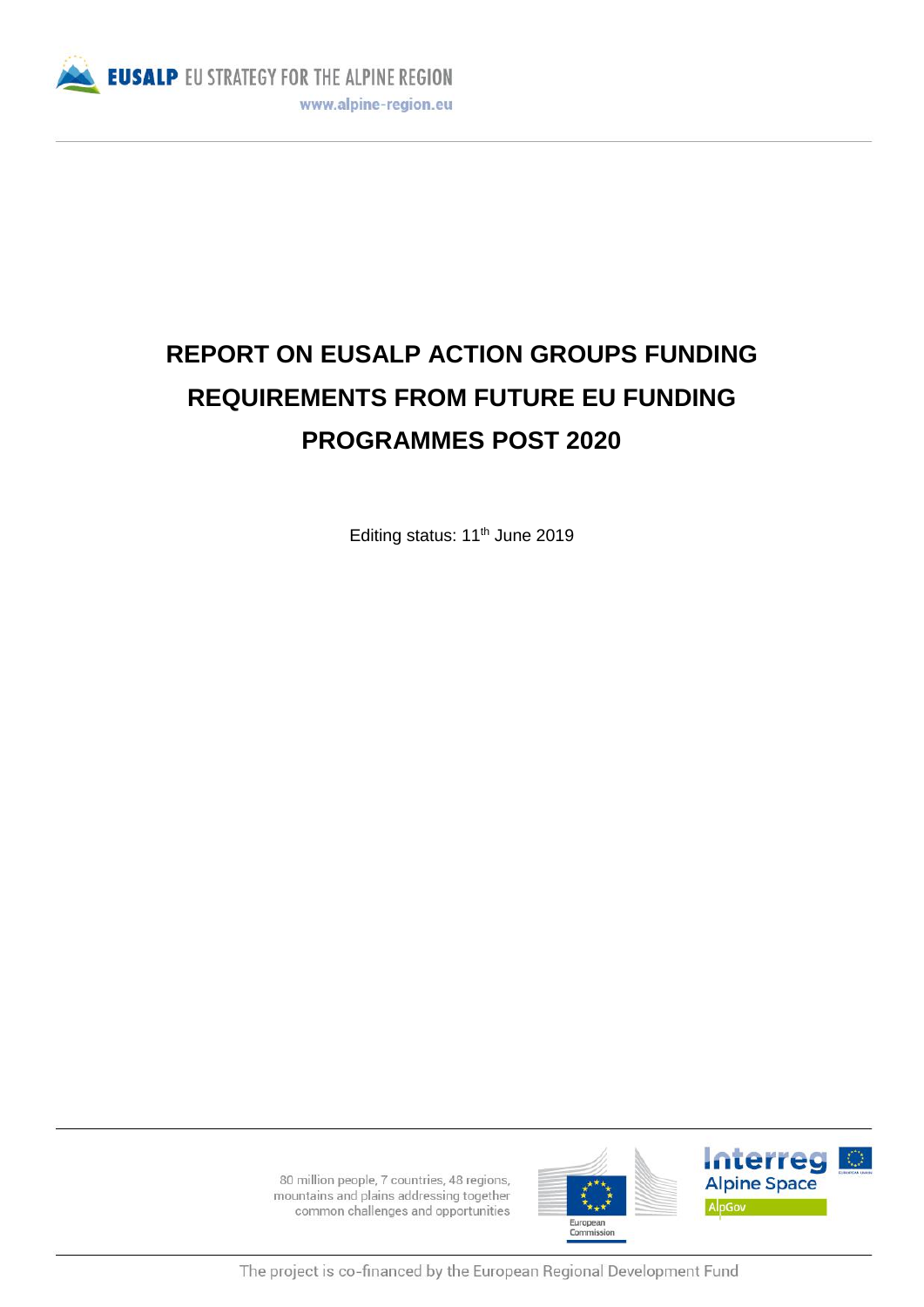## **Content**

| 0.               |         |  |  |  |  |
|------------------|---------|--|--|--|--|
| 1.               |         |  |  |  |  |
| 2.               |         |  |  |  |  |
| 3.               |         |  |  |  |  |
| 4.               |         |  |  |  |  |
|                  | 4.1.    |  |  |  |  |
|                  | 4.2.    |  |  |  |  |
|                  | 4.3.    |  |  |  |  |
|                  | 4.3.1.  |  |  |  |  |
|                  | 4.3.2.  |  |  |  |  |
|                  | 4.3.3.  |  |  |  |  |
|                  | 4.3.4.  |  |  |  |  |
|                  | 4.3.5.  |  |  |  |  |
|                  | 4.3.6.  |  |  |  |  |
| 4.3.7.<br>4.3.8. |         |  |  |  |  |
|                  |         |  |  |  |  |
|                  | 4.3.9.  |  |  |  |  |
|                  | 4.3.10. |  |  |  |  |
|                  | 4.3.11. |  |  |  |  |
| 5.               |         |  |  |  |  |

Attachment: Funding matrix (per AG and synoptic table)

Links to analyzed European Commission draft proposals on future funding programmes: [Common Provisions](https://eur-lex.europa.eu/resource.html?uri=cellar:26b02a36-6376-11e8-ab9c-01aa75ed71a1.0003.02/DOC_1&format=PDF) (COM(2018) 375 final), **[ERDF](https://eur-lex.europa.eu/resource.html?uri=cellar:8d2f7140-6375-11e8-ab9c-01aa75ed71a1.0001.02/DOC_1&format=PDF) (COM(2018) 372 final)**, **ESF**+ (COM(2018) 382 final), [Interreg](https://eur-lex.europa.eu/resource.html?uri=cellar:a1aefb38-6376-11e8-ab9c-01aa75ed71a1.0001.02/DOC_1&format=PDF) (COM(2018) 374 final), [LEADER](https://eur-lex.europa.eu/resource.html?uri=cellar:aa85fa9a-65a0-11e8-ab9c-01aa75ed71a1.0003.02/DOC_1&format=PDF) COM(2018) 392 final), [Horizon Europe](https://eur-lex.europa.eu/resource.html?uri=cellar:b8518ec6-6a2f-11e8-9483-01aa75ed71a1.0001.03/DOC_1&format=PDF) (COM(2018) 435 final), [Horizon Europe Decision](https://eur-lex.europa.eu/resource.html?uri=cellar:7cc790e8-6a33-11e8-9483-01aa75ed71a1.0002.03/DOC_1&format=PDF) (COM(2018) 436 final), [LIFE](https://eur-lex.europa.eu/resource.html?uri=cellar:ad186f8e-6587-11e8-ab9c-01aa75ed71a1.0001.02/DOC_1&format=PDF) (COM(2018) 385 final), [CEF](https://eur-lex.europa.eu/resource.html?uri=cellar:da5da09e-6a5a-11e8-9483-01aa75ed71a1.0003.03/DOC_1&format=PDF) (COM(2018) 438 final), [Digital Europe Programme](https://eur-lex.europa.eu/resource.html?uri=cellar:321918fd-6af4-11e8-9483-01aa75ed71a1.0003.03/DOC_1&format=PDF) (COM(2018) 434 final), [Single Market Programme \(ex COSME\)](https://eur-lex.europa.eu/resource.html?uri=cellar:8a43c8d3-6a31-11e8-9483-01aa75ed71a1.0002.03/DOC_1&format=PDF) (COM(2018) 441 final).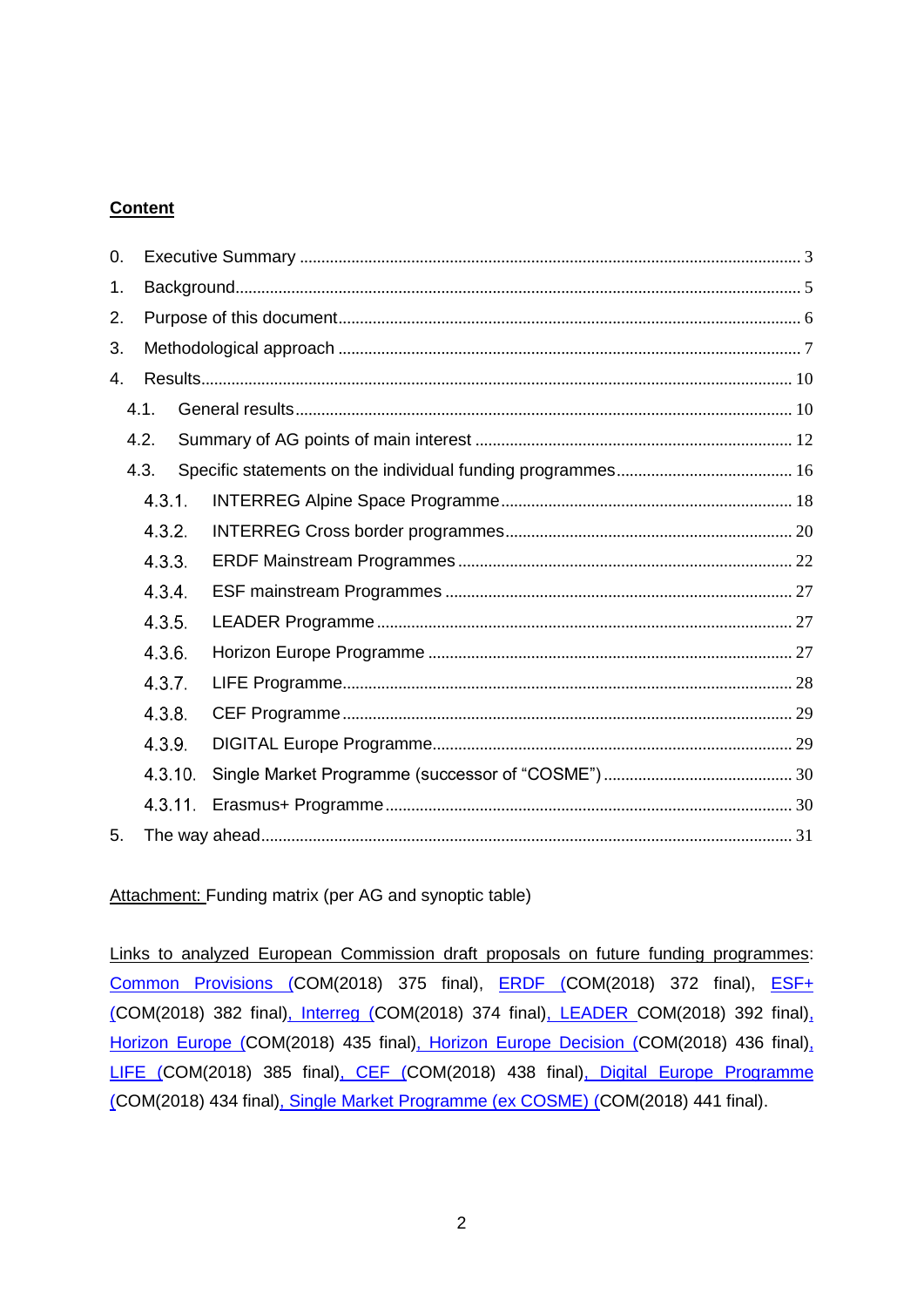## <span id="page-2-0"></span>**0. Executive Summary**

The draft Council conclusions on the implementation of the EU's macro-regional strategies adopted on  $15<sup>th</sup>$  May 2019 state: "The council of the European Union  $(...)$  CALLS on the participating countries and regions to take into account priorities of the macro-regional strategies in the programming and implementation of post-2020 relevant programmes under shared management…" and "ENCOURAGES the key implementers of the macro-regional strategies to make better use of the programmes directly and indirectly managed by the Commission".

This evaluation provides the first structured bottom-up analysis of the funding needs of the EUSALP Action Groups (AGs) in relation to the future programmes and shall help to implement paragraph 10 of the [General Affairs Council Conclusions as of 21](https://www.consilium.europa.eu/media/39450/st09565-en19.pdf)<sup>st</sup> May 2019.

The EUSALP was established at a time when the programmes of the current 2014-2020 funding period were already in their implementation phase. As a consequence, the embedding of the strategic initiatives initiated by the AGs could not be implemented as intended from the very beginning under the circumstances of the so called "Three No's". Now, in view of the upcoming programming, there is a unique opportunity to apply this commitment and to better interlink the EUSALP and funding programmes and to leverage synergy potential. This momentum must be exploited.

Even though the various programmes differ greatly in terms of content and administration and European legislation for future programmes is not yet in force, **specific funding needs could already be identified for the thematic priorities**. In order to make them easier to understand for those responsible for the programme, they were adapted to the corresponding programme logic wherever possible.

The overall view shows that **a number of programmes do have the potential to support the implementation of EUSALP priorities**. Differences naturally arise depending on the AG. While some AGs (like 2, 6, 7) would have a large portfolio available, others (like 3, 8) would focus on a limited number of programmes.

One **focus** of the programmes to be addressed is undoubtedly those in **shared management**, but programmes **centrally managed by the European Commission** should **also be targeted**. All in all, there is great potential to put the strategy on a broader footing and to make better use of existing and future funding programmes.

3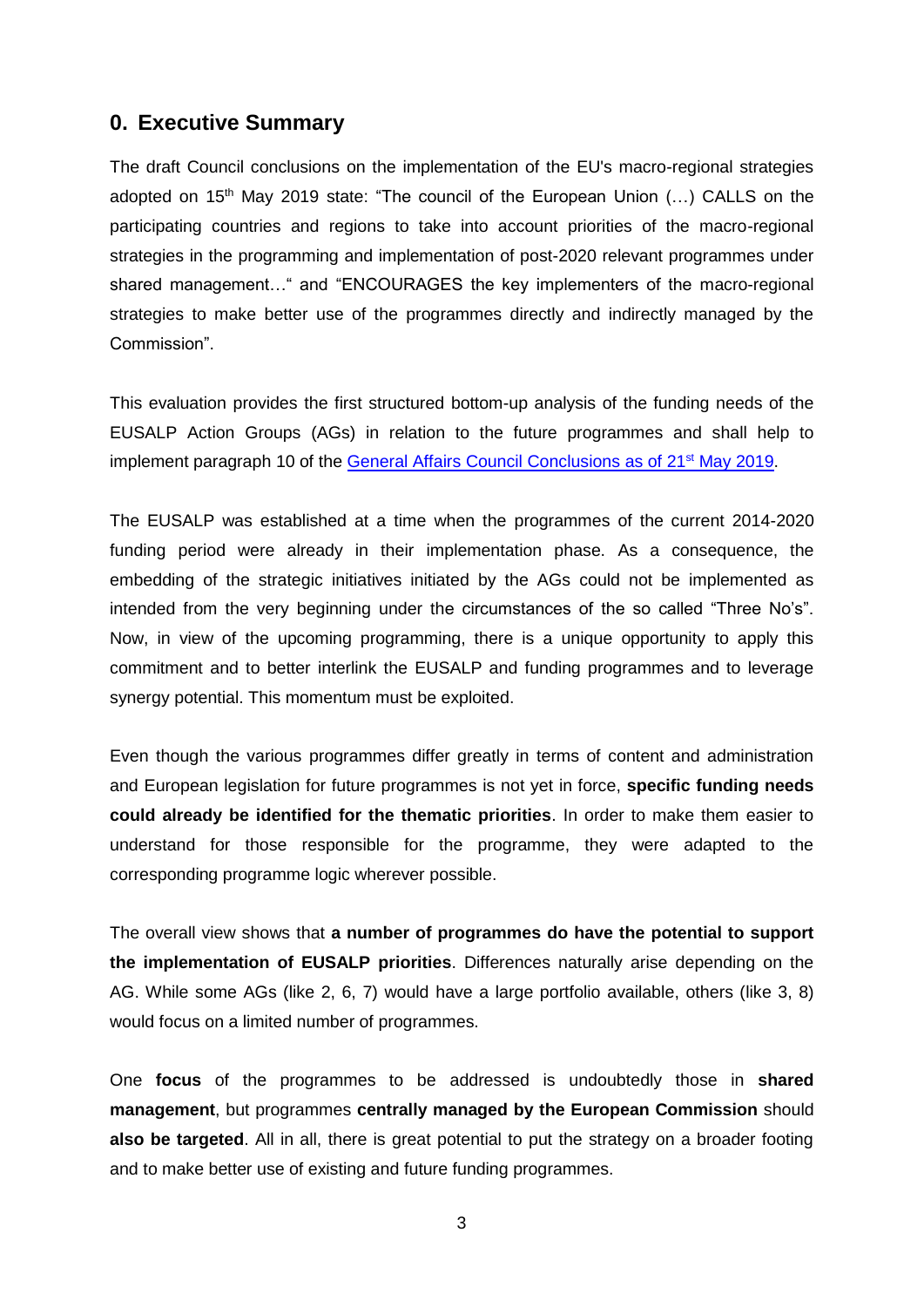It is confirmed (not surprisingly) that the **Alpine Space Programme continues to be one of the core programmes for the implementation of the EUSALP**, although only comparatively small financial resources are available here. One reason for this is certainly the programme's high profile, on the other hand that the programme largely corresponds to that of the EUSALP in terms of its territorial backdrop, covers a broad spectrum of topics and, finally, is highly addressed to transnational cooperation.

The initial phase of EUSALP also had a strong cooperation character with the view to the territorial needs of the wider Alpine region. However, the now formulated funding needs demonstrate that funding needs are clearly going beyond pure cooperation. On different geographical scales various efforts are needed. Thematically, a considerable number of different fields are addressed according to the wide range of AG topics. Structurally, the funding requirements cover a wide range of measures comprising like basic and applied research, strategy development, skills and capacity building, value chain development, governance models and even real investments on the ground.

It is now a question of exploiting this potential. This requires political support at the 2019 Annual Forum, among others through a clear statement in **the upcoming Joint Declaration**,, and in parallel communication of the funding needs to the countries, e.g. by the EB members, bearing in mind that the setting up of the programmes has already started or will start soon. More specifically, during the programming phase potentials for taking EUSALP relevant priorities (see AG points of main interest as mentioned in chapter 4.2) and EUSALP specific implementation procedures (e.g. specific calls, budget shares) into account in future programmes have to be examined carefully.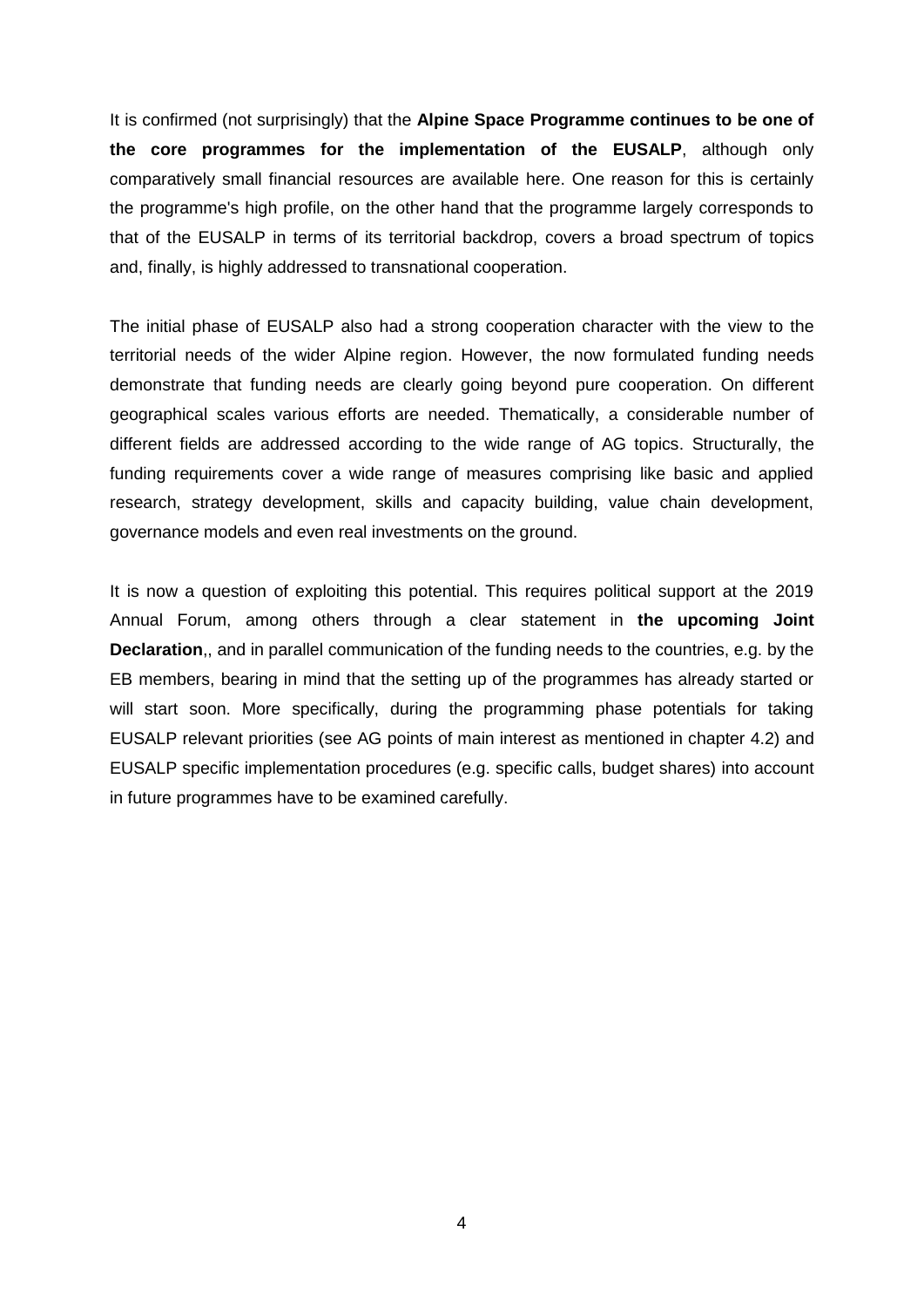# <span id="page-4-0"></span>**1. Background**

There is a broad political consensus that stronger embedding of strategies in EU funding programmes is needed to make macro-regional strategies more effective. Two successive steps are needed to achieve this goal:

- a) Macroregional Strategies must formulate their needs, knowing that it will not be possible to foresee the individual funding requirements for years to come and that this will not be an automatic way of meeting them. In any case, this step is necessary in order to be able to identify the expected funding needs and possible project sponsors from the programme's point of view.
- b) Funding programmes should be open to consider the funding needs arising from the Macroregional Strategies in view of the possibility of their inclusion in their programmes and its implementation in the light of existing legal possibilities, technical needs and synergetic potentials.

Following this logic, the EUSALP General Assembly in its decision as of 20 November 2018 was calling for "identifying potential fields of interventions" in order to create synergies between the funding requirements out of the AGs on the one hand and the future funding programmes which are currently under preparation in the scope of the future European financial framework for the period 2021-2027 on the other hand.

With this report, the decision of the EUSALP General Assembly is implemented in concrete terms and step a) as mentioned above is implemented.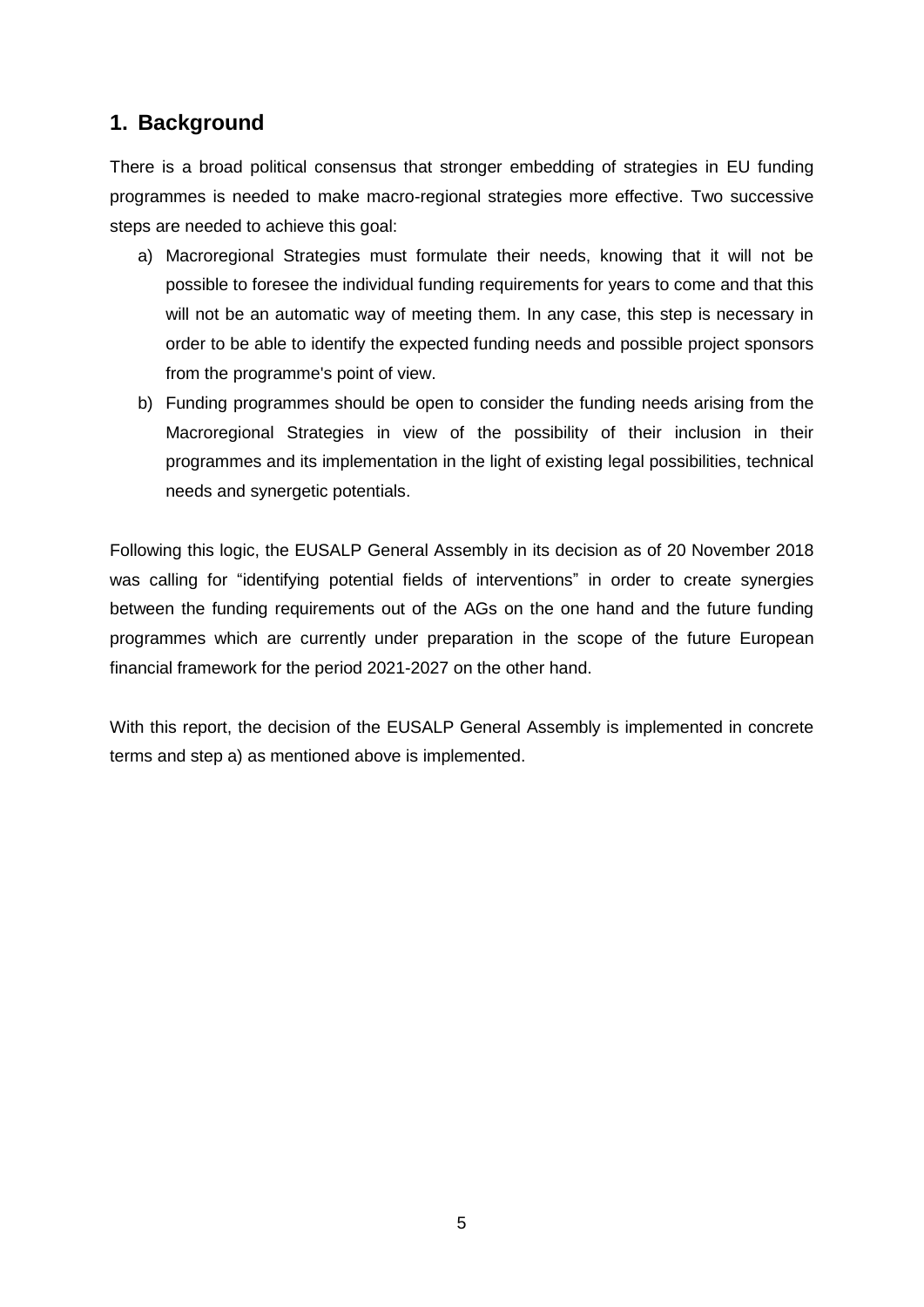# <span id="page-5-0"></span>**2. Purpose of this document**

The initial aim of this document is to synoptically present the potential EU funding needs of the EUSALP AGs for the implementation of the corresponding work plans, which in turn are based on the EUSALP Action Plan. To this end, the main thematic focuses of the AGs are outlined. In addition, a comprehensive analysis on funding requirements for each individual programmes covering all AGs is made. This is made for showing the programme managers the overall picture on the EUSALP general interest in their programmes.

A further objective is to provide the bodies responsible for the programmes with an overall picture of the requirements from EUSALP and thus with a technical contribution to the preparation of future programmes.

The idea was to create a simple matrix easy to use and synoptic analysis to make managers of future EU programmes aware of intervention fields EUSALP actors would like to address for implementing EUSALP goals.

The evaluations are expressly not to be interpreted as binding specifications for future programmes. Likewise, it wasn't part of the analysis:

- to elaborate an exhaustive list of very detailed projects planned for the future (obviously AGs cannot predict what might be hot topics in 2026) while at the same time confirming to go for the application of funds
- to replace the real programming of the EU Programmes on the ground
- to elaborate any concrete financial figures on the amount of funds requested, to regionalize funding needs or to refer to any specific legal provisions (like partnership composition, eligibility rules, co-funding rates, concentration requirements, multi fund options) for each funding instrument. This would be way far too complicated for this analysis and is then a matter of the setting up and implementing of the programmes.
- to refer to any further funding sources principally available including national or regional programmes.

In summary, this report serves rather as a guideance for EU, national and regional programme managers, the EUSALP Executive Board (EB) and the European Commission services for an integrated development of future programmes in order to facilitate the embedding of MRS specific needs in future programmes and its implementation in accordance with the decisions and legal provisions and through cooperative dialogue.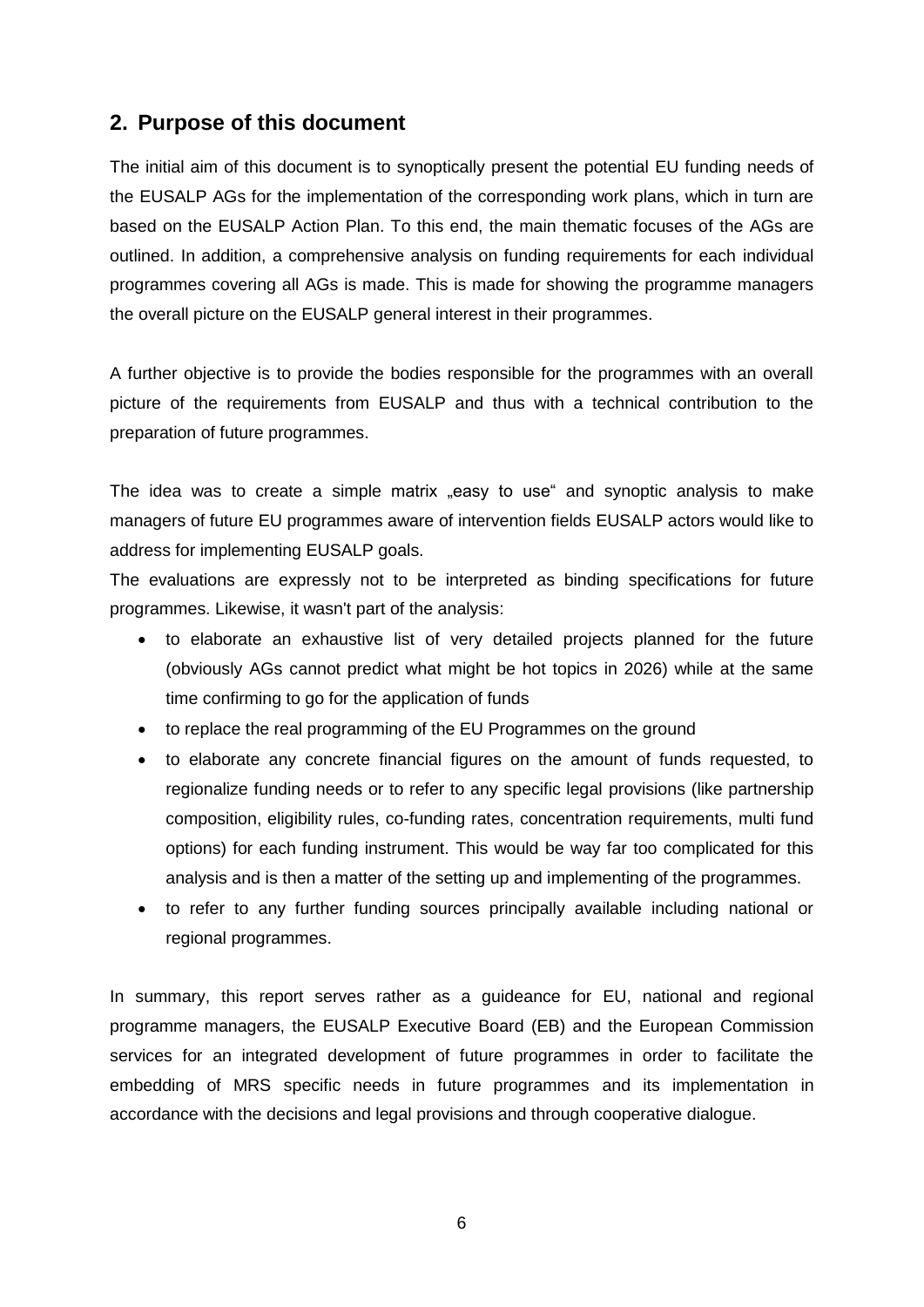## <span id="page-6-0"></span>**3. Methodological approach**

The starting point for the analysis was the draft legislations for future EU funding programmes which have been published by the European Commission in 2018. Although these legislative documents are still subject of negotiation among European Commission, Member States and European Parliament, the general lines are more or less clear and were considered stable enough to be analyzed.

Although EU (co-) funded Operational Programmes can be formally approved on final legislation only, Programme preparation will – based on the aforementioned draft legislations – most probably start in 2019. It can be assumed, that general future programme priorities at least for programmes under shared management will be identified very soon. The analysis addressed both centrally managed programmes and programmes under shared management and consisted of the following steps:

- 1) In a first step, the AlpGov lead partner pre-selected potentially suitable programs and assigned them – as far as known – to the priority areas with the following results for the individual AGs:
	- For all AGs: transnational and cross-border strands of INTERREG and mainstream ERDF programmes **plus** individualized for the single AGs:
	- AG 1: Horizon Europe
	- AG 2: Horizon Europe, LIFE, LEADER
	- AG 3: ESF+ mainstream, Horizon Europe (Cluster 'Inclusive and Secure Society')
	- AG 4: Horizon Europe (Cluster 'Climate, Energy and Mobility'), CEF Transport
	- AG 5: Horizon Europe (Cluster 'Digital and Industry'), CEF Digital
	- AG 6: Horizon Europe (Cluster 'Inclusive and secure society'), LIFE, LEADER
	- AG 7: LIFE, (LEADER)
	- AG 8: Horizon Europe (Cluster 'Climate, Energy and Mobility'), LIFE
	- AG 9: Horizon Europe (Cluster 'Climate, Energy and Mobility'), CEF Energy
- 2) For the individual AGs, guidance has been developed on which sections of the draft regulations published by the European Commission for the programmes are to be evaluated for further analysis in particular. It turned out, that for programmes under shared management the legal provisions are much more detailed as regards intervention fields than for centrally managed funds. Programme development and monitoring is very much based on more or less concrete intervention fields. It was therefore possible to refer very detailed to these fields when filling the tables. In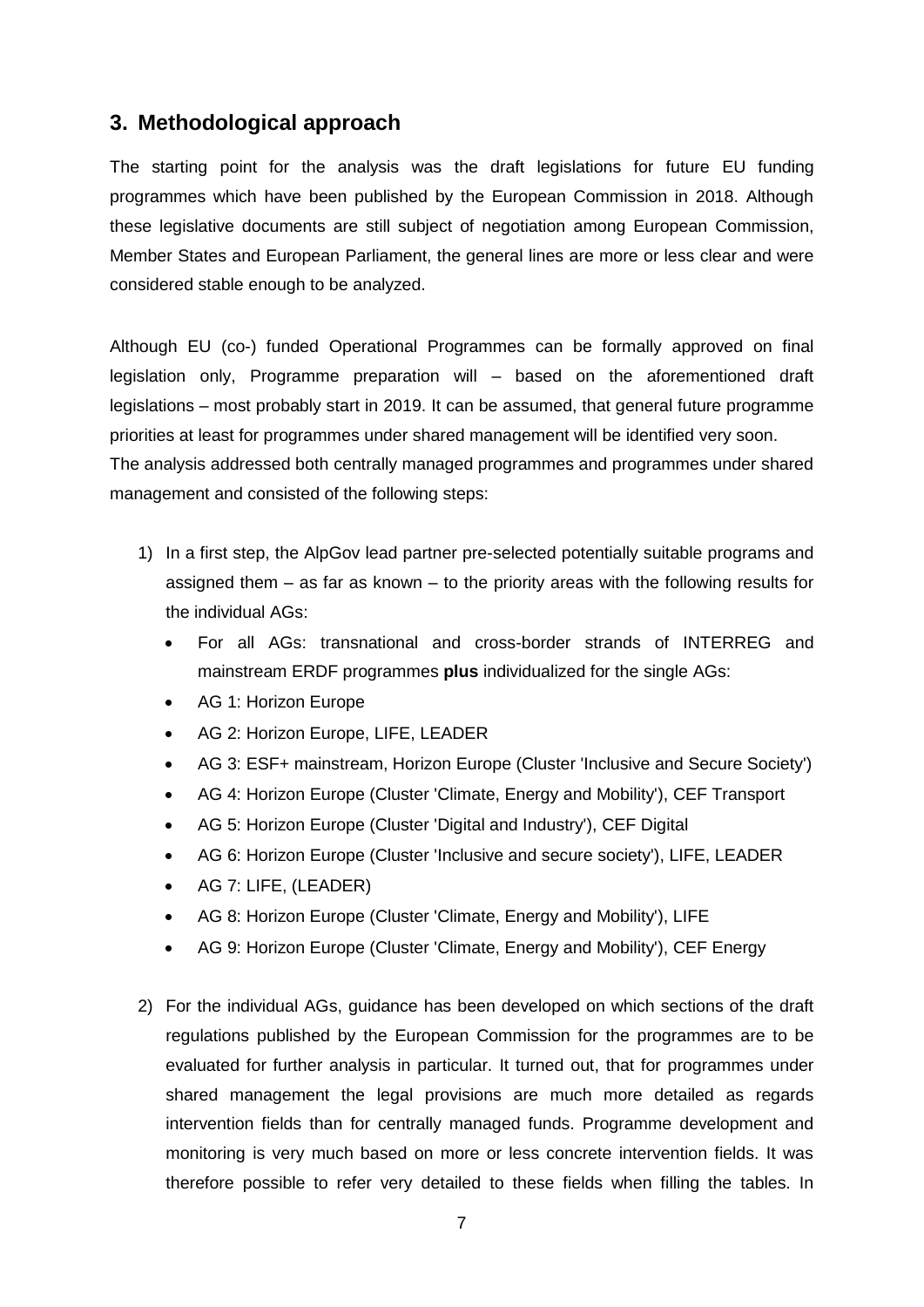contrast to this, for programmes under central management, the available legal provisions describe broad lines of activities, types of actions or sub-programmes only but no further details. Concrete funding opportunities and requirements are to be published on the bases of (yearly) work programmes and calls which cannot be foreseen at the moment.

- 3) For each AG, AlpGov lead partner has according to the current knowledge prepared a preliminary table listing the programmes (and their logic and rationale) which are considered relevant for the topics of the AG. Furthermore the full package of the appropriate legal provisions has been provided. Of course, AG leaders were free to insert further (or even to skip) programme columns.
- 4) AG leaders were then requested to check the relevant chapters as mentioned in their individual guidance and to get a "feeling" on which funding topics mentioned therein could match with for their future priorities. This could be descriptions of
	- Clusters and if possible broad lines of activities for Horizon Europe,
	- Actions for the CEF programme or
	- Intervention fields for programmes under shared management.
- 5) By doing so and by considering the programme characters, AG leaders preselected the programmes which might be appropriate to fund their activities.
- 6) In a next step, the AG leaders with the support of their AGs were asked to insert the name of the cluster (should be sufficient for most cases) or  $-$  if possible  $-$  the formulations of the broad lines of activities (in case of Horizon), of actions (in case of CEF) or intervention fields (in case of programmes under shared management) oneto-one as mentioned in the legislative documents in the relevant programme column.
- 7) Then, AG leaders were requested to name and to insert planned future activities of their AG which match with the appropriate programmes by avoiding long descriptions of the activities but finding short slogans or headlines using few words only which make the overall content and character of the activity clear for programme managers. Schematically, the logic is as follows: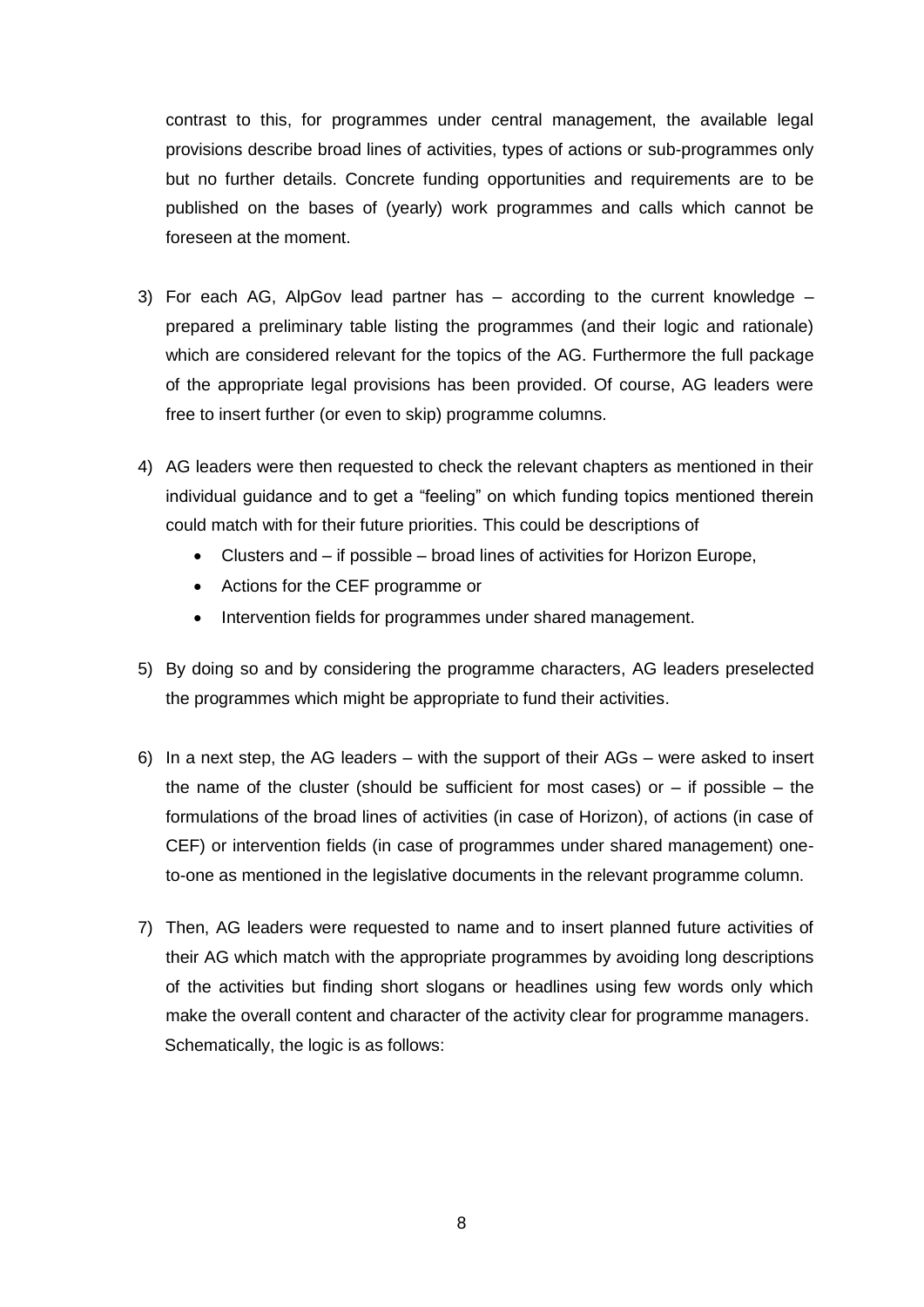| <b>AG Activity</b>                                                                         | <b>Programme</b><br>(Prefilled by AlpGov LP)                                                                                                                                                                                                                                        |  |
|--------------------------------------------------------------------------------------------|-------------------------------------------------------------------------------------------------------------------------------------------------------------------------------------------------------------------------------------------------------------------------------------|--|
| <b>Overall content and character of</b><br>the activity<br>(to be formulated by AG leader) | Name of the Cluster (or broad line of<br>$\bullet$<br>activities or intervention fields)<br>for Horizon Europe<br><b>Actions</b><br>for the CEF Programme<br><b>Intervention field</b><br>for programmes under shared<br>management<br>(to be put out of the legislative documents) |  |

The single tables for each AG are attached to this report.

8) Finally, the AlpGov lead partner collected all single columns and prepared a synthesis of the tables which led to the results as described in the following chapters. This overall matrix is attached to this report too.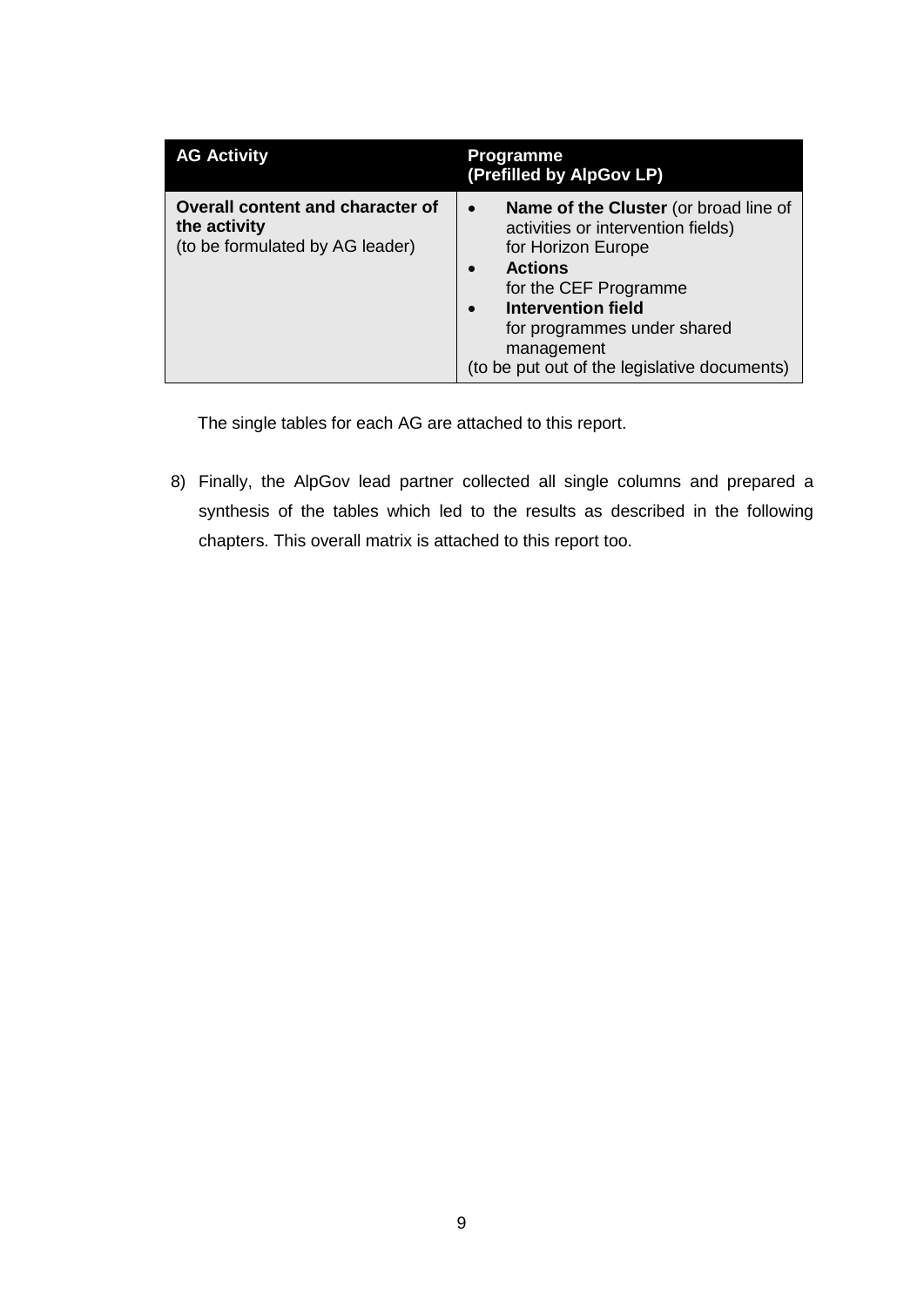# <span id="page-9-1"></span><span id="page-9-0"></span>**4. Results**

# **4.1. General results**

Compared to the pre-selected potentially suitable programmes as mentioned in chapter 3, there have been minor shifts in the programmes relevant from the point of view of the AGs. Finally, the following programmes are of particular interest:

- For all AGs: INTERREG and mainstream ERDF programmes **plus**
- AG 1: Horizon Europe
- AG 2: Horizon Europe, LIFE, COSME, Digital Europe, ESF+ mainstream
- AG 3: ESF+ mainstream, Erasmus
- AG 4: CEF
- AG 5: Horizon Europe, CEF, CAP
- AG 6: Horizon Europe, LIFE, LEADER
- AG 7: LIFE, LEADER, Horizon Europe
- AG 8: Horizon Europe, LIFE
- AG 9: Horizon Europe, CEF

The funding matrixes confirm the hypothesis that **a broad range of potential EU funding instruments is in principle available and suitable for the implementation of EUSALP** AG measures. The overview also succeeded in identifying a large number of possible funding interventions based on the agreed working priorities of the working groups and in assigning these to relevant funding instruments, even though undoubtedly not all potentially available instruments were covered and it was not possible to achieve the same level of detail across all AGs. However, the main instruments are likely to have been covered by this analysis.

Overall, it is striking that the **focus of funding needs is clearly on programmes under shared management,** also to be explained by the fact that the corresponding draft regulations allow a much more precise addressing of the programmes and that AGs are more familiar with this kind of programmes. In particular, the **European Regional Development Fund (ERDF)** co-financed programmes play a dominant role and within this group INTERREG, while the European Social Fund (ESF) and the European Agricultural Fund for Rural Development (EAFRD) only play a minor role. Given the following considerations this result is not surprising: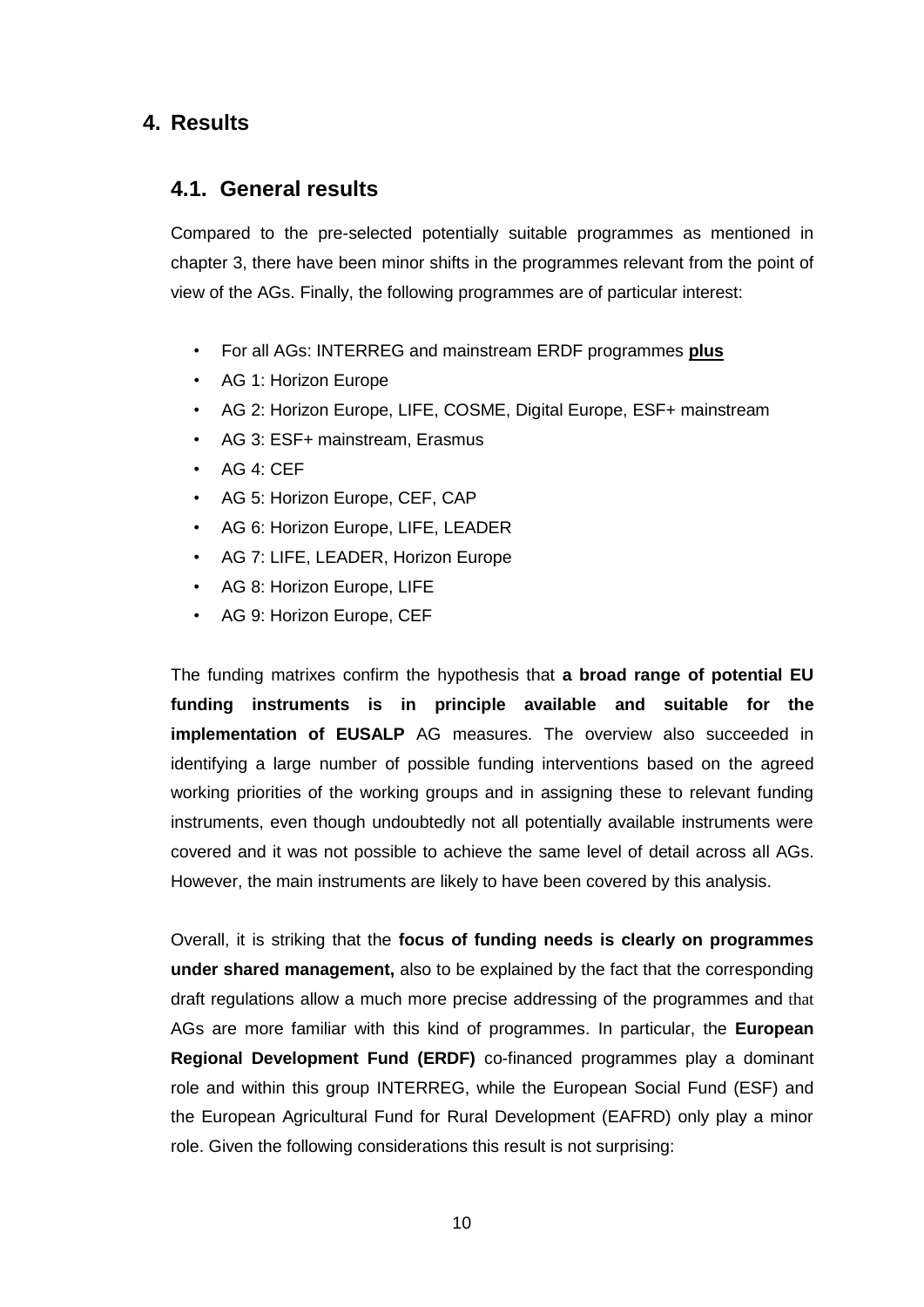- **INTERREG programmes** are somehow **"natural entry points"** for international cooperation formats such as the EUSALP because of their orientation towards cooperating across borders. Furthermore, the idea of networking is one of the core features of these programmes.
- The **ERDF has a wide range of funding instruments** at its disposal, particularly with regard to the topics dealt with in the EUSALP. They range from innovation, SME promotion, transport, digitization to risk prevention and energy, thus covering several AGs.
- The **ESF**, on the other hand, addresses issues that **do not play a broad role** in EUSALP. Essentially, it is addressed via the topic of education policy in AG 3, partly also by AG 2.
- In principle, only the LEADER programme has funding approaches for the EAFRD. However, the individual sub-programmes are **very individually tailored to local needs**.

Compared to the aforementioned programme group, **programmes centrally managed by the European Commission are mentioned less frequently**. Clear focal points here are **Horizon Europe**, the **Connecting Europe Facility** and the **LIFE programme**. The **COSME** and **Digital Europe** programmes and the **Erasmus** programme, on the other hand, are already **falling** somewhat or **significantly**. This can be justified as follows:

- These programmes are often special programmes with **thematically limited funding priorities** and are therefore only relevant to individual AGs.
- The **draft regulations** remain at the level of funding priorities and **do not extend to specific intervention categories**, as is the case with the EU Structural Funds. More concrete starting points will therefore only become visible in the respective calls or annual work programmes. This makes it more difficult to address the AGs at this early stage.
- While **AG** leaders or AG members have already gained **experience** with the LIFE programme in the current funding period, this is not the case with other programmes. Accordingly, programmes such as the Connecting Europe Facility or Digital Europe were sometimes difficult for the AGs to assess.

For individual **AGs**, the general challenge was to address the right funding areas or intervention categories. This was due on the one hand to a **lack of basic knowledge of the EU funding instruments** and on the other hand to the difficulty of linking one's own working priorities with concrete funding priorities. On the basis of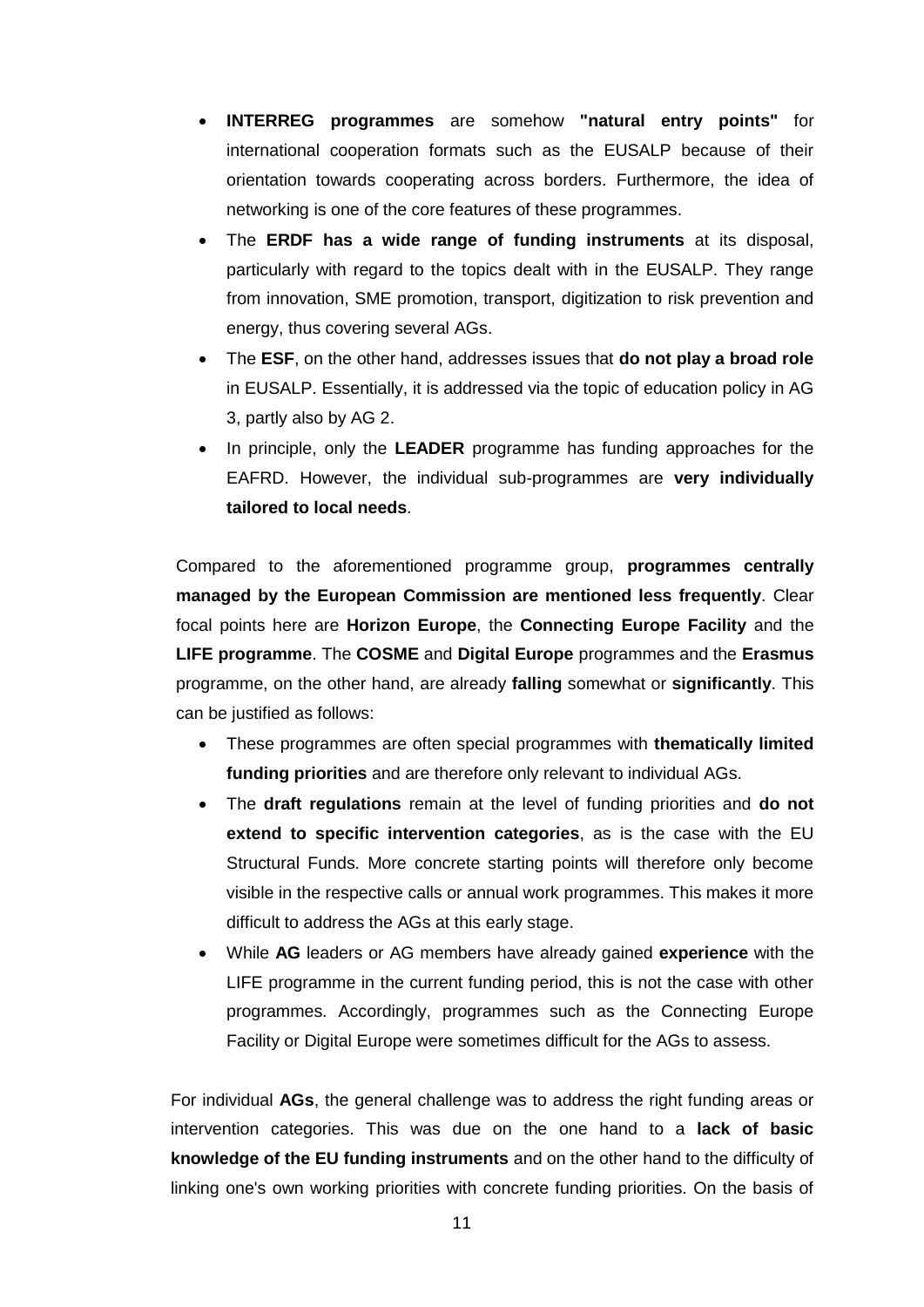this, it will be even important in any case to work towards **increased capacity building of the AG leaders** or members with regard to "**funding competence**".

Overall, it is noticeable that the **funding needs** of the working groups **go far beyond pure networking aspects**. This proves that macro-regional strategies go beyond the creation of pure cooperation formats. Rather, very **concrete implementation activities** are also addressed, e.g. SME-support, research and technological development, investments in infrastructure (research, transport and mobility, nature, digital, risk prevention, renewable energies, smart villages, technology), databases, industrial hubs, value chains, clusters, plans, analysis training, regulatory framework, services, stock market, accounting.

Since EUSALP does not have its own financing instrument and, at the same time, many strategic decisions are being taken from EUSALP, **the importance of better embedding cannot be emphasized enough**. According to this analysis, **a sole concentration on the "classical" instrument INTERREG Alpine Space would be inappropriate**.

# <span id="page-11-0"></span>**4.2. Summary of AG points of main interest**

This chapter contains AG-specific information on the planned activities. Based on the detailed descriptions of the individual tables of the AGs (for details, see there), the aim was to present them as uniformly as possible.

This information can be helpful for programme Managing Authorities in identifying and formulating general or specific programme objectives and in establishing or monitoring links to EUSALP objectives and can be further operationalized within the framework of programme development.

- $\triangleright$  Linking specific value chains with smart specialization strategies
- $\triangleright$  Innovation processes in areas of smart specialization
- $\triangleright$  Capacity building of Research in the Alpine Region
- $\triangleright$  Platforms and networks to promote and share clusters, best cases and results
- $\triangleright$  Promotion of Innovation hubs
- Establishing a transnational research and innovation ecosystem and network in the Alpine Region
- $\triangleright$  Creating a macro-regional Innovation Ecosystem, starting from open innovation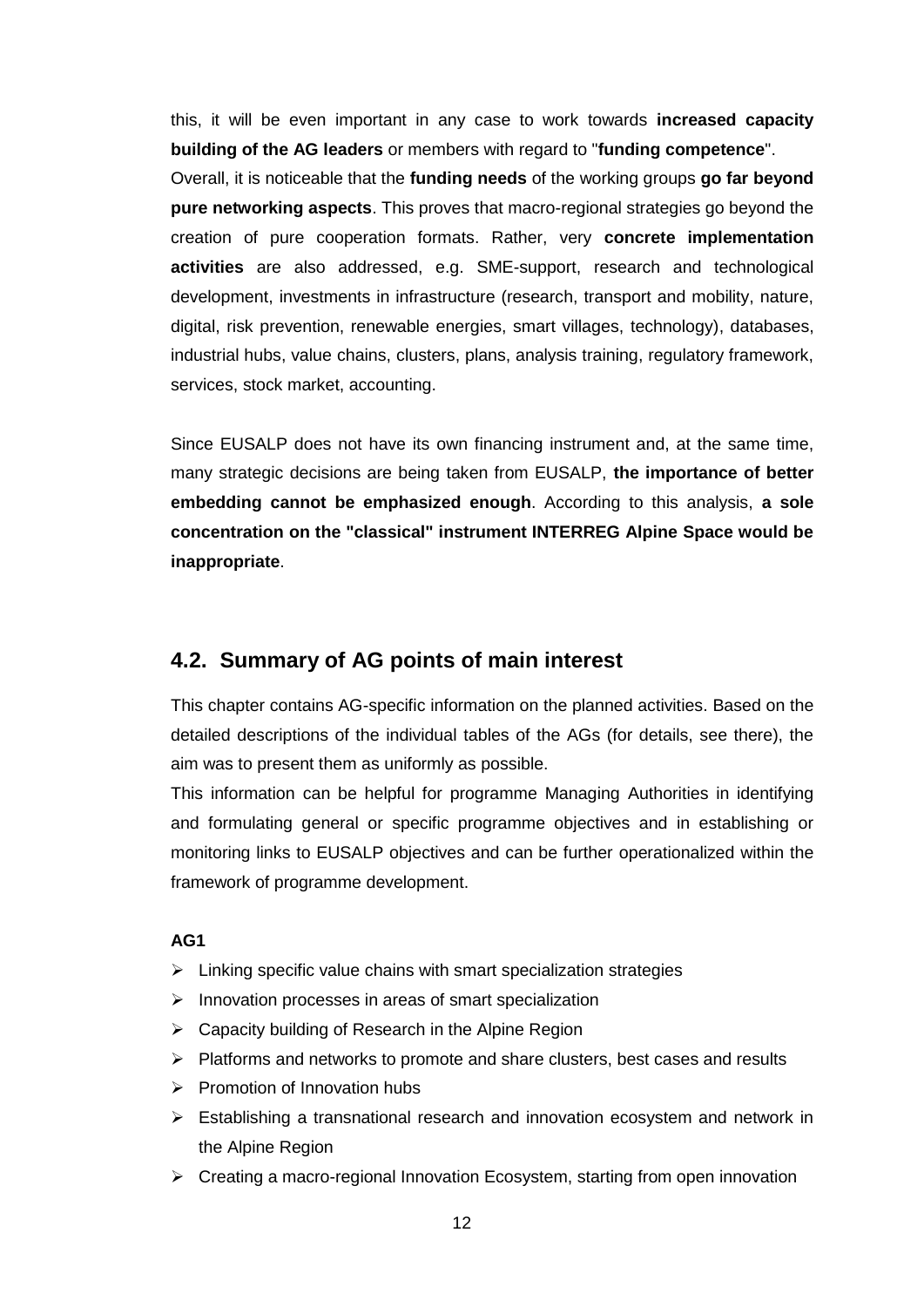- $\triangleright$  Inter-regional value chain projects promoting Bioeconomy, through the creation of inter-regional calls or joint programs for R & I
- $\triangleright$  Enhancing Cluster tool with the aim of promoting knowledge and collaboration between the Smart Specialization Strategies of EUSALP
- Modernisation of EUSALP Bioeconomic value chain (Bioeconomisation of value chains)
- $\triangleright$  Bioeconomy to boost best practices and efficient solutions to improve the management of bioresources after the environmental disaster
- $\triangleright$  Bridging different macro-area and exporting Alpine-Model
- $\triangleright$  Resilient and innovative business companies.
- Development of EUSALP Network of DIH
- Modernisation of EUSALP value chain through industry 4.0
- $\triangleright$  EUSALP artificial intelligent plan
- $\triangleright$  Analytical activities, creation and improving of networks, mutual learning, cooperation, awareness raising and dissemination activities.
- $\triangleright$  Activities relating to the integration of cross-border labour markets, local employment initiatives
- $\triangleright$  Activities aimed at sharing facilities for R&TD (e.g. DIHs)
- > Transnational R&I activities aimed at enhance the competitiveness and competences of the actors involved in the projects.
- $\triangleright$  Skills and workspaces fully adapted to the new technologies
- $\triangleright$  Adoption of different enabling technologies
- $\triangleright$  Innovation ecosystem of technology infrastructures
- $\triangleright$  Tools for measurements, design of monitoring
- $\triangleright$  Digitisation in individual sectors, such as energy, transport
- Capacity building of local and regional actors for implementation of macroregional strategies
- $\triangleright$  Open innovation programmes for SMEs

- $\triangleright$  Improvement of the governance of the dual systems
- $\triangleright$  Increasing of the number of youngsters involved in transborder/ transregional mobility in the Alpine Region
- $\triangleright$  Empower the recognition of competences/titles between the Alpine Region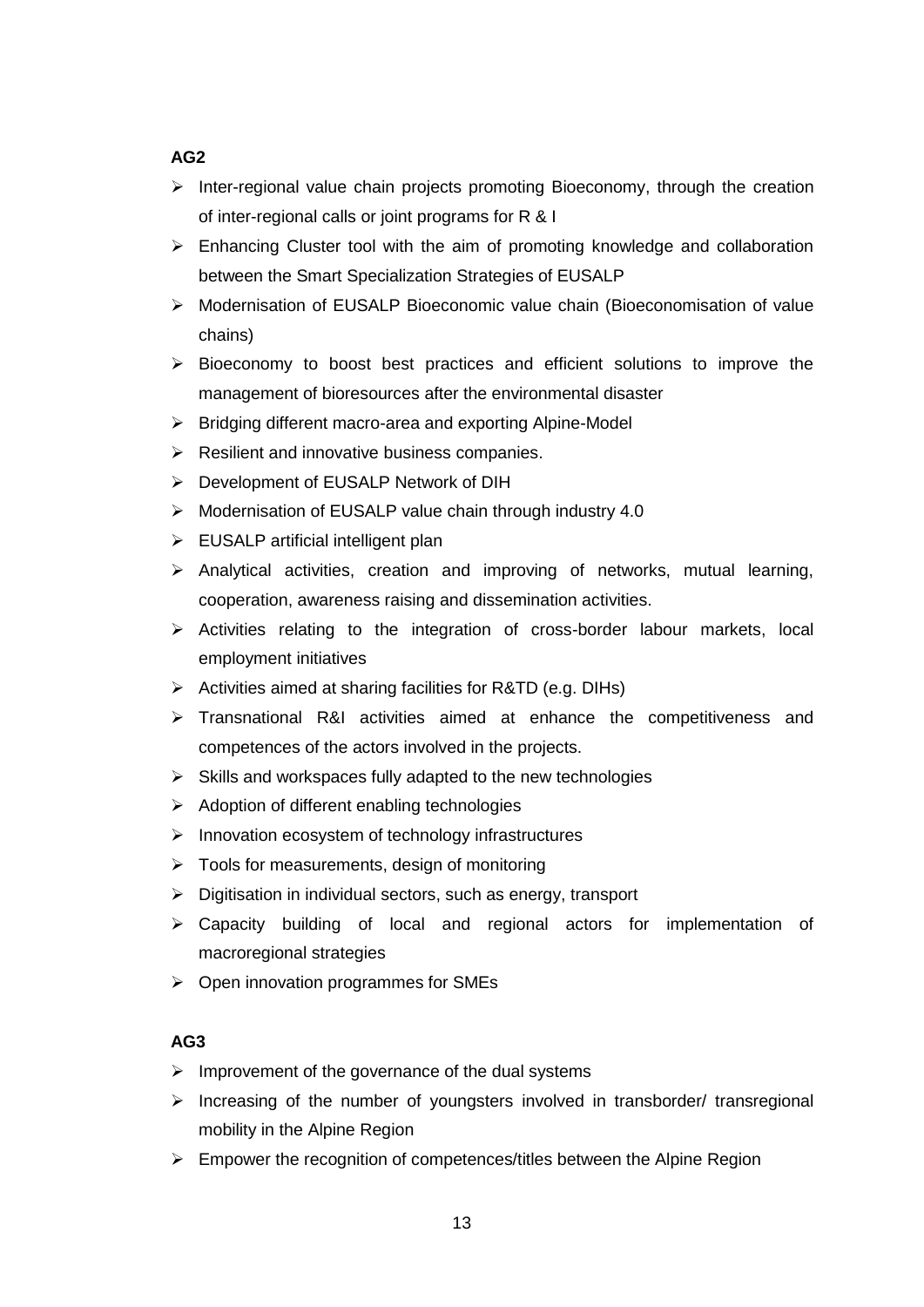- $\triangleright$  Investments in new technologies for optimized combined transport
- $\triangleright$  Common pilot activities on combined transport in the Alpine Region
- $\triangleright$  Infrastructures for modal shift and decarbonisation of freight transport
- $\triangleright$  Combined Transport efficiency initiative / Freight matching initiative
- $\triangleright$  Coordination of local and regional transport planning
- $\triangleright$  Modernization of vehicle fleets
- $\triangleright$  Innovation and digitalization in public transport
- $\triangleright$  Pilot activities on autonomous vehicles and road safety
- $\triangleright$  Guidelines for macro-regional infrastructure planning
- $\triangleright$  Harmonization of infrastructure design and maintenance
- $\triangleright$  Monitoring air quality and noise
- $\triangleright$  Comprehensive planning for closing gaps and missing links
- $\triangleright$  Rail and road infrastructure projects in peripheral or remote regions across regional borders
- $\triangleright$  Pilot actions on the integration and harmonization of passenger information and ticketing systems across borders.
- $\triangleright$  Roadmap for the modal integration of innovative mobility services in the Alpine Region e.g. cable ways, carpooling and on-demand transport, car sharing

## **AG5**

- $\triangleright$  Develop infrastructure of cross border fiber-optics backbones to fulfill the connectivity gap in the Alpine area
- Create a network of "proximity data centers" to support low-latency 5G-enabled critical services diffusion
- $\triangleright$  Develop a set of vertical pilot for low latency services enabled by 5G networks
- $\triangleright$  Promote Smart Villages approach
- $\triangleright$  Enhance digitalization in the provision of Services of general interest
- $\triangleright$  Enhance political dialogue on crossborder mobility
- $\triangleright$  Develop new models of crossborder commuting
- $\triangleright$  Promote knowledge transfer on digitalization from research to (very small) SME's
- $\triangleright$  Digital 3D landscape model of the entire Alpine region

- $\triangleright$  Foster activities in Sustainable land use and soil protection
- $\triangleright$  Improving value chains from Alpine food products in urban areas
- $\triangleright$  Strengthening rural urban relationships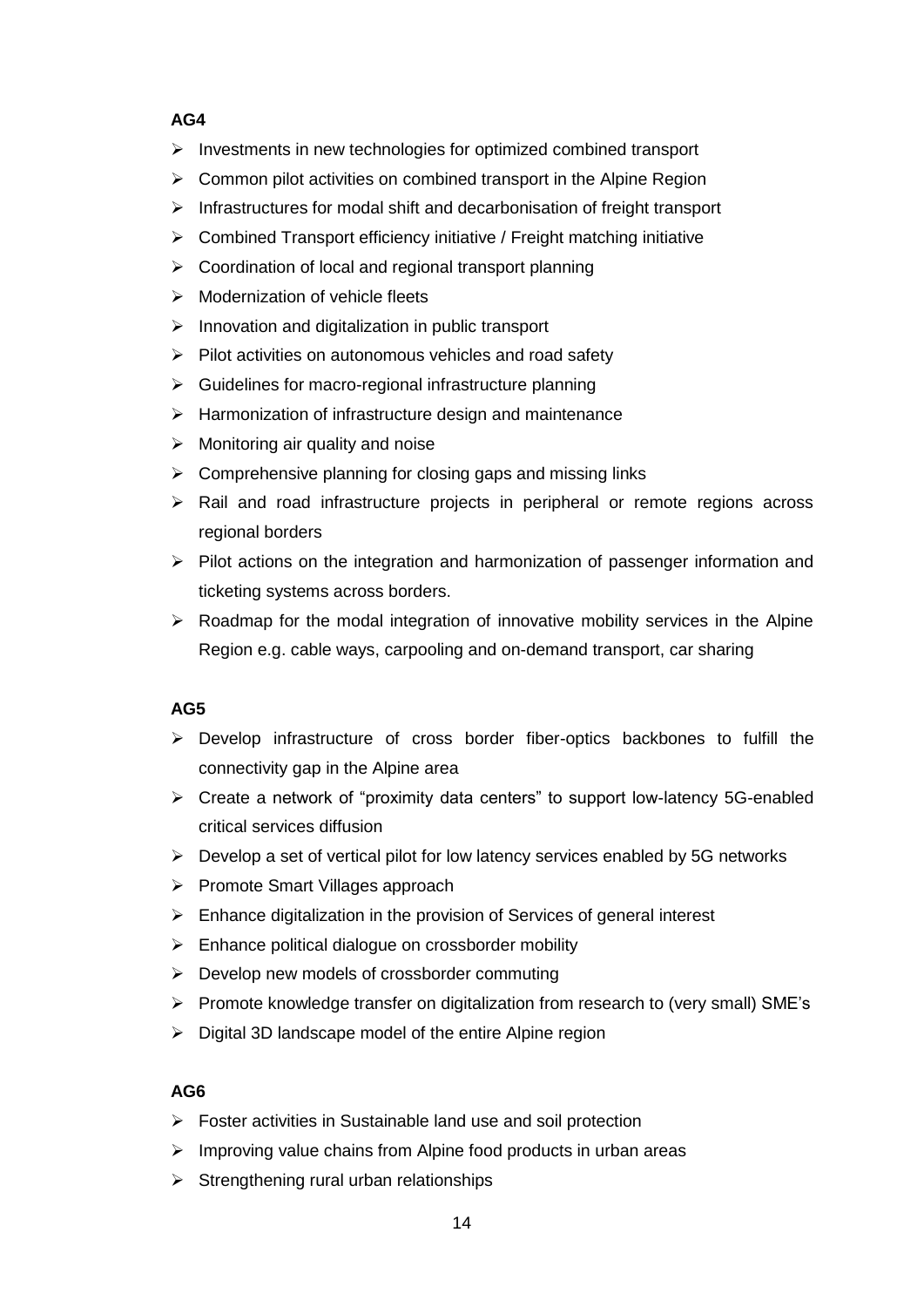- > Implementation of the FAO Programme on GIAHS
- $\triangleright$  Using Ecosystem Services for enhancing biodiversity and mitigation of climate change
- $\triangleright$  Develop Action Plan for decreasing fragmentation in rivers
- $\triangleright$  Expanding the Cultural Routes of the Council of Europe in the Alpine Region

- $\triangleright$  Investments in Green Infrastructure
	- a) for natural flood prevention, biodiversity and soil protection
	- b) for conservation or restoration of connectivity areas (animal and plant species)
- $\triangleright$  Develop integrated trans-national / cross-border river basin strategies
- Develop strategic (spatial) plans and related interventions for macro-regional scale ecological connectivity priority areas
- $\triangleright$  Enhance integrated governance, strategies and related investments in GI in urban areas
- $\triangleright$  Create alpine digital, web-based cadaster of green or green/solar roof potentials
- $\triangleright$  Improving the management, restoration and monitoring of Natura 2000 sites
- Development of concepts, masterplans, integrated governance models for natural flood prevention and to improve landscape quality
- $\triangleright$  Development of an "Alpine GI stock market"
- $\triangleright$  Development of strategies for urban and peri-urban development which is enhancing GI networks
- $\triangleright$  Improving value chains from rural products in urban areas
- $\triangleright$  Strengthening rural-urban relationships
- Establishment of transnational »TEN-G« coordination
- $\triangleright$  Strengthen communication and capacity building on green infrastructure
- $\triangleright$  Development and exchange of best practice and knowledge on planning and management of GI in rural and peri-urban areas
- $\triangleright$  Development of new economic products and concepts for
	- o Green Infrastructure
	- o Climate adaptation and mitigation
	- o Flood protection
- $\triangleright$  Mapping of plant and animal species as decision support for GI network design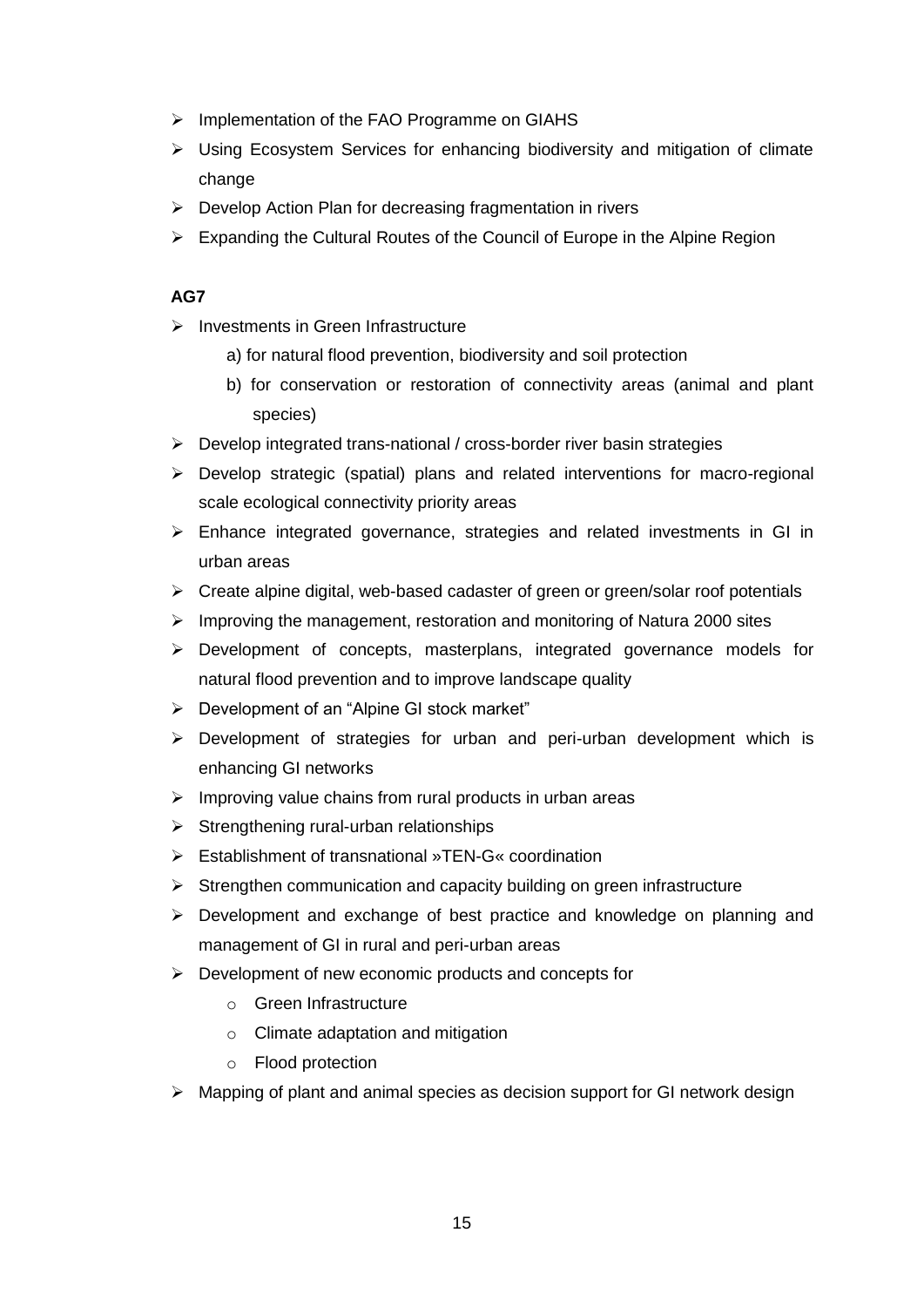- $\triangleright$  Development of forest fire risk map
- $\triangleright$  Increase awareness on natural hazards management and climate change adaptation by appropriate communication measures
- $\triangleright$  Digitization in the fields of natural hazard management and climate change adaptation for decision making processes
- $\triangleright$  Sustainable management of multifunctional and protective forest
- $\triangleright$  Transfer of the "local natural hazard advisor" concept of CH to other Alpine countries
- $\triangleright$  Developing a comprehensive study on "handling the risk of extreme events"

## **AG9**

- Raising competences in Energy data collection (Energy Observatory and Energy Survey)
- $\triangleright$  Promoting energy accounting and energy management systems at local level
- $\triangleright$  Enhancement of energy efficiency in enterprises
- $\triangleright$  Support the roll-out of renewables in the Alps
- $\triangleright$  Promote the approach of Smart Villages
- $\triangleright$  Setting-up and promoting energy communities
- $\triangleright$  Enhance refurbishment activities
- $\triangleright$  Sustainable use of resources and supply chains

# <span id="page-15-0"></span>**4.3. Specific statements on the individual funding programmes**

This chapter contains program-specific evaluations and represents the core of the analysis. For each addressed funding programme or the relevant programme category, statements are made about the relevance of the intervention categories or funding objectives as mentioned in the original draft proposals. The collected entries of all AGs are included. For each programme a brief summary of focus topics is given.

The assessment of relevance is oriented on the one hand on the absolute number of mentions of the individual intervention categories or funding objectives and on the other hand on the number of AGs addressing the intervention categories or funding objectives. The more frequently funding goals are addressed in absolute terms, the higher the need for embedding can be assumed.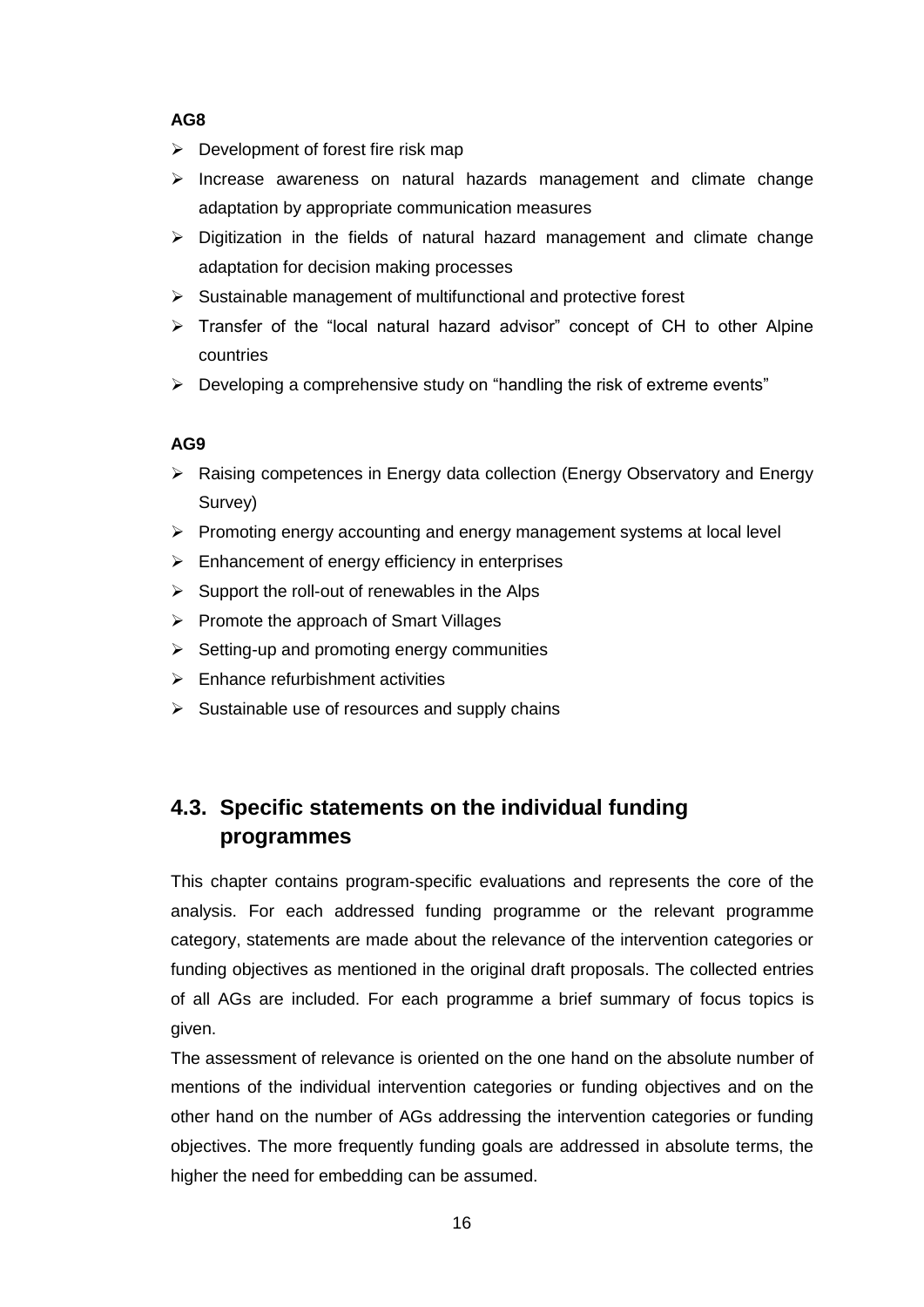Please note: For the sake of completeness, it should be noted that this evaluation is – although the assessment of relevance of funding topics was partly made on the basis of counting by AGs – predominantly qualitative but by no means statistically reliable. Background is the fact that the evaluation width, depth and quality of the different AGs are not coherent. This does not permit a purely quantitative analysis. Nevertheless, the frequency of the mentions provides a certain indication as to which funding area is addressed from the perspective of the AGs.

A further challenge lies in the fact that information on funding needs in the programme categories (e.g. mainstream ERDF) must be further regionalised, especially in the programmes under shared management. The data on the Alpine Space Programme already clearly reflect the funding requirements for joint projects of the EUSALP in relation to the whole area due to its transnational character and the largely congruent territorial backdrop with the EUSALP.

In contrast, the other programmes are more addressed in the form of "programme categories". For example, it remains to be seen how far these funding requirements will be broken down into the individual programmes and how suitable the resulting projects will be for meeting overarching EUSALP objectives. One example. The intervention categories 35-37 of the Common Provisions address adaptation to climate change measures and prevention and management of climate related risks with different focuses, which are at the same time clearly anchored as EUSALP objectives. However, the focus on floods is likely to be more relevant for the northern part of the EUSALP region, while the focus on fires is likely to be more relevant for the western southern part.

In addition, AGs did not have the necessary knowledge to examine the extent to which coordinated projects are possible across several EUSALP countries and regions. The above-mentioned intervention categories for adaptation to climate change again provide a good example of this. For example, coordinated flood protection projects along major transboundary Alpine rivers can certainly contribute to the achievement of EUSALP objectives. Since, however, the regulations have not yet been finalized at European level, the programming is therefore still fraught with uncertainties and, moreover, there are different regional-specific political focal points, the probability of realization of coordinated projects can only be assessed downstream and under no circumstances solely by the AGs. For this purpose, an exchange of programme managers is particularly necessary in the further course of the project in order to exchange the results of these studies of the AG with them.

Finally, the participants in this study are aware that concentration needs resulting from future regulations or current political priorities may result in individual

17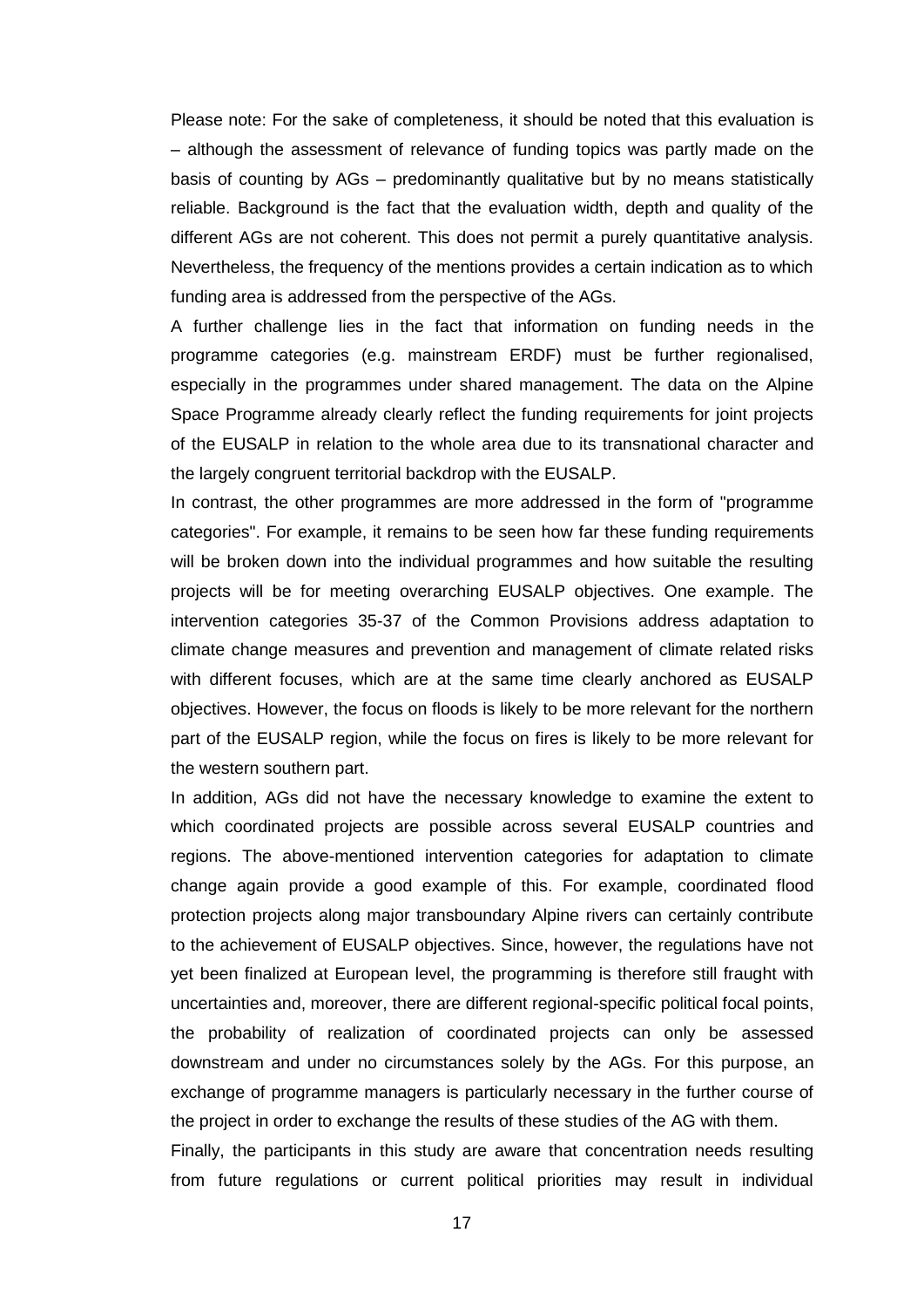intervention categories not being taken into account. For example, the General Regulation imposes clear concentration requirements on the EU Member States. As a result, it will not be possible, for example, to map all the funding priorities mentioned in the ERDF mainstream programmes.

The programmes were evaluated thematically. Overarching governance aspects, which are to be covered in particular by the future INTERREG programmes, were not the focus. These questions must be clarified in principle at the political steering level of the EUSALP. At this point, however, the AG Leaders point out that the support of governance structures in their current form with the help of the AlpGov project, supported by the Alpine Space Programme, is not sustainable. In particular, the linking of purely administrative elements, i.e. the promotion of AGs as such, with thematic governance issues, e.g. cross-sectoral cooperation, capacity building, communication, is not effective. A model for the future could be to separate the two elements, for example in the form of a facility for the technical assistance of the AGs on the one hand, and on the other hand with projects that are thematically limited to priority topics, in which parts of or all the AG leaders cooperate in projects, as is currently the case with ARPAF.

#### <span id="page-17-0"></span>**4.3.1. INTERREG Alpine Space Programme**

To meet the above mentioned topics of specific relevance, the demand to the following intervention topics is considered to be very high (counted more than 5 times or by more than two AGs):

- **016** Skills development for smart specialization, industrial transition and entrepreneurship
- **021** Technology transfer and cooperation between enterprises, research centres and higher education sector
- **035** Adaptation to climate change measures and prevention and management of climate related risks: floods
- **036** Adaptation to climate change measures and prevention and management of climate related risks: fires
- **037** Adaptation to climate change measures and prevention and management of climate related risks
- **050** Nature and biodiversity protection, green infrastructure

The demand to the following intervention topics is considered to be high (counted between two and five times):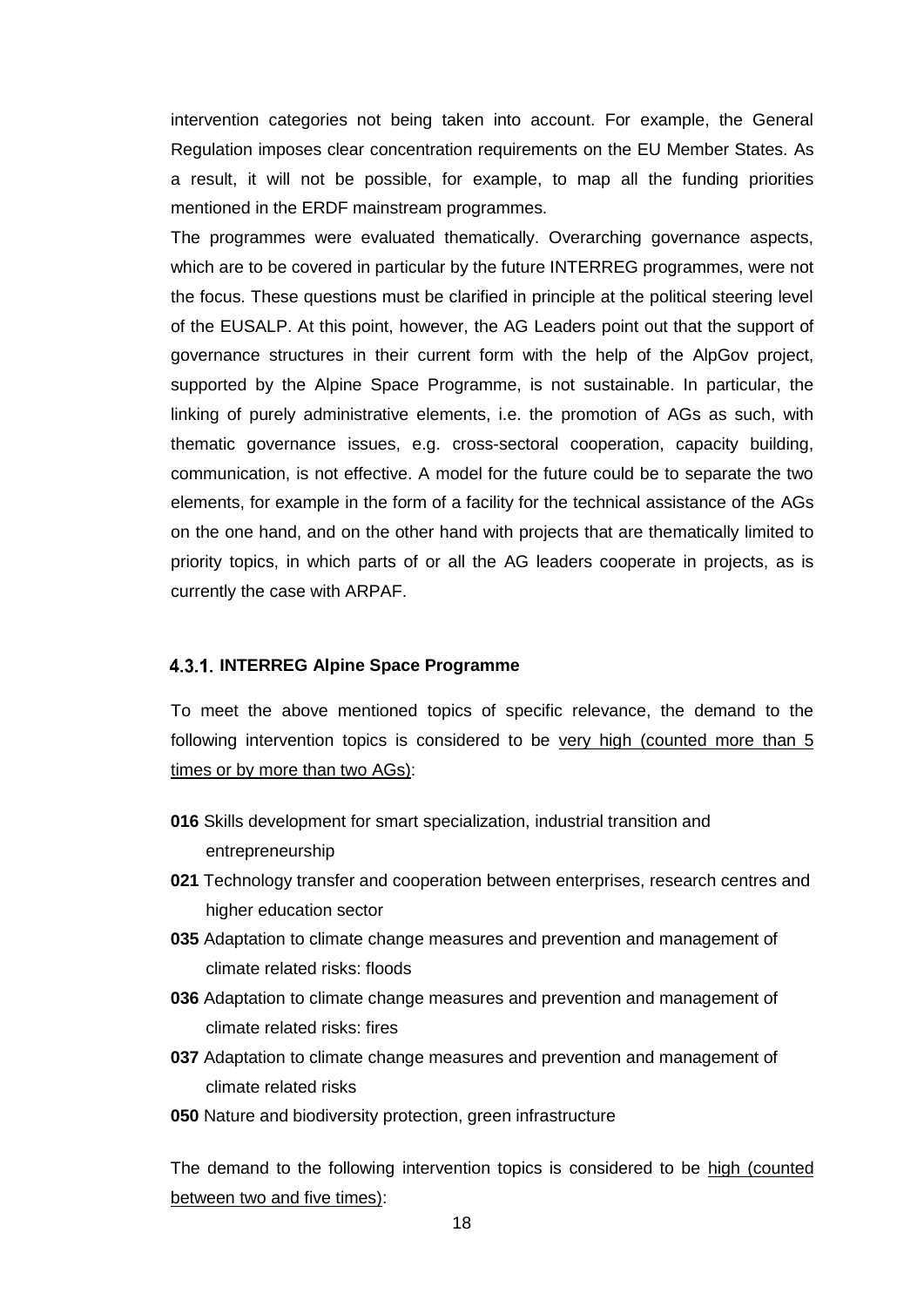- **008** Research and innovation activities in small and medium-sized enterprises, including networking
- **019** Innovation cluster support and business networks primarily benefiting SMEs
- **022** Research and Innovation processes, technology transfer and cooperation between enterprises focusing on the low carbon economy, resilience and adaptation to climate change
- **033** Smart Energy Distribution Systems at medium and low voltage levels (including smart grids and ICT systems) and related storage
- **040** Water management and water resource conservation (including river basin management, specific climate change adaptation measures)
- **048** Air quality and noise reduction measures
- **049** Protection, restoration and sustainable use of Natura 2000 sites
- **055** ICT: Other types of ICT infrastructure (including large-scale computer resources/equipment, data centers, sensors and other wireless equipment)
- **079** Multimodal transport (not urban)
- **088** Infrastructure for vocational education and training and adult learning
- **099** Specific support for youth employment and socio-economic integration of young people
- **129** Protection, development and promotion of cultural heritage and cultural services
- **130** Protection, development and promotion of natural heritage and eco-tourism"

Further demand has been given to the following intervention topics (counted one time):

- **002** Investment in fixed assets in small and medium-sized enterprises (including private research centres) directly linked to research and innovation activities
- **007**: Research and innovation activities in micro enterprises including networking (industrial research, experimental development, feasibility studies)
- **009** Research and innovation activities in public research centres, higher education and centres of competence including networking (industrial research, experimental development, feasibility studies)
- **010** Digitizing SMEs (including e-Commerce, e-Business and networked business processes, digital innovation hubs, living labs, web entrepreneurs and ICT startups, B2B)
- **024** Energy efficiency and demonstration projects in SMEs and supporting measures
- **025** Energy efficiency renovation of existing housing stock, demonstration projects and supporting measures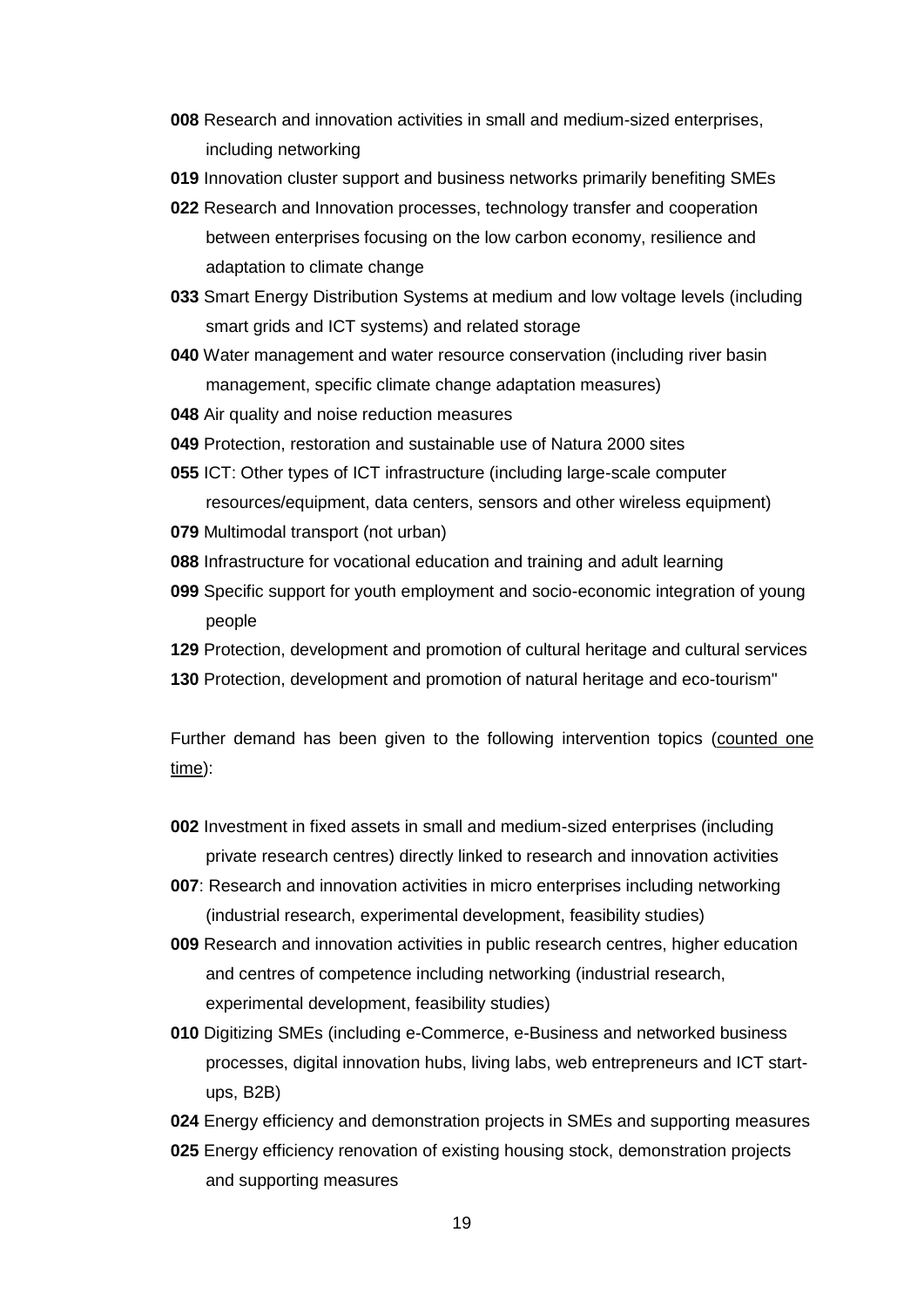- **026** Energy efficiency renovation of public infrastructure, demonstration projects and supporting measures
- **027** Support to enterprises that provide services contributing to the low carbon economy and to resilience to climate change
- **028** Renewable energy: wind
- **029** Renewable energy: solar
- **030** Renewable energy: biomass
- **032** Other renewable energy (including geothermal energy)
- **034** High efficiency co-generation, district heating and cooling
- **043** Household waste management: mechanical biological treatment, thermal treatment
- **047** Support to environmentally-friendly production processes and resource efficiency in SMEs"
- **077** Alternative fuels infrastructure
- **103** Support for labour market matching and transitions
- **104** Support for labour mobility
- **108** Support for the development of digital skills
- **128** Protection, development and promotion of public tourism assets and related tourism services

In brief: all Policy Objectives (PO) as mentioned in the common provisions are addressed with a focus on POs 1 and 2.

#### <span id="page-19-0"></span>**INTERREG Cross border programmes**

To meet the above mentioned topics of specific relevance, the demand to the following intervention topics is considered to be very high (counted more than 5 times or by more than two AGs):

- **035** Adaptation to climate change measures and prevention and management of climate related risks: floods
- **037** Adaptation to climate change measures and prevention and management of climate related risks: others, e.g. storms and drought
- **036** Adaptation to climate change measures and prevention and management of climate related risks: fires
- **050** Nature and biodiversity protection, green infrastructure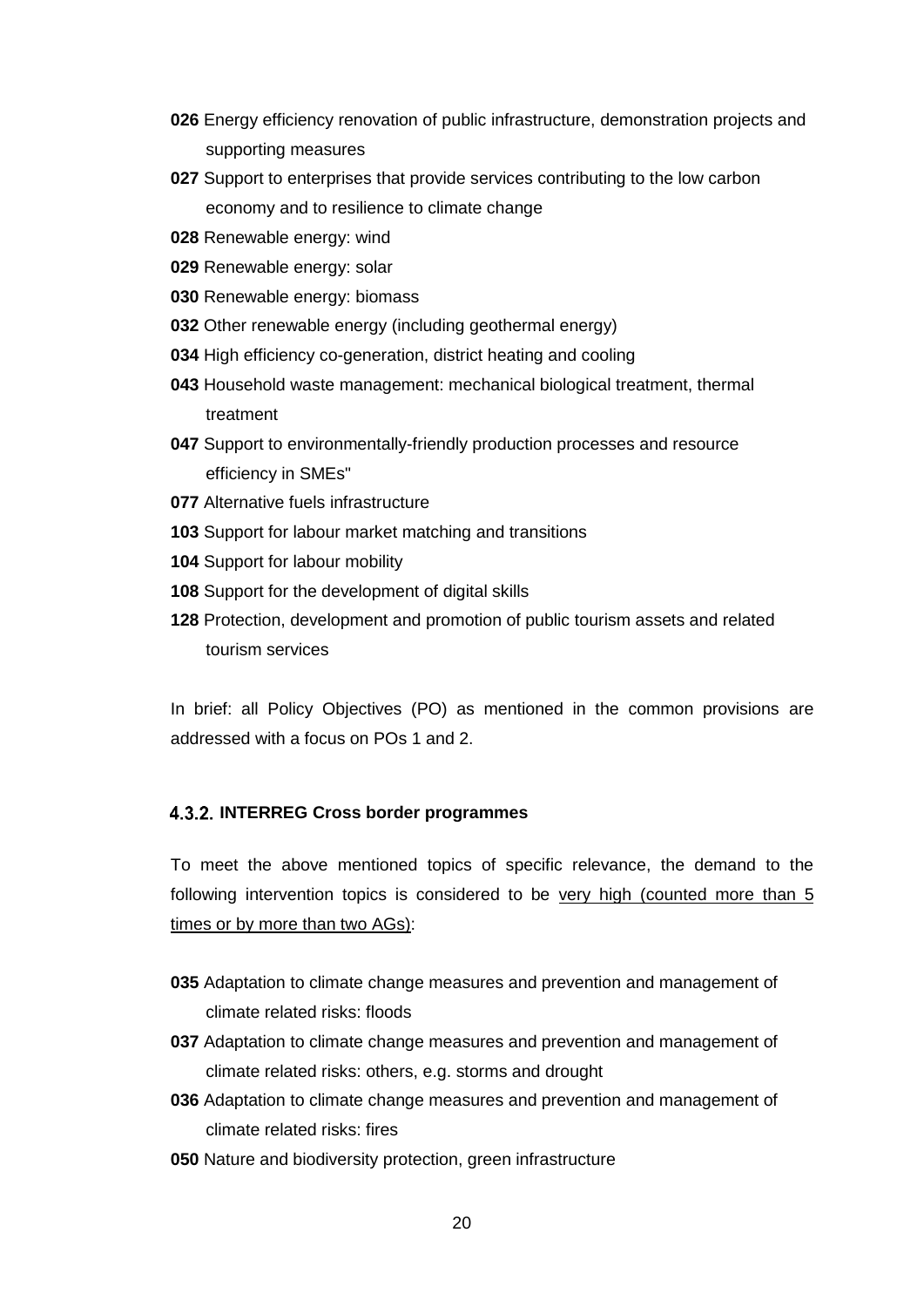The demand to the following intervention topics is considered to be high (counted between two and five times):

- **008** Research and innovation activities in small and medium-sized enterprises, including networking
- **016** Skills development for smart specialisation, industrial transition and entrepreneurship
- **019** Innovation cluster support and business networks primarily benefiting SMEs (3x)
- **018** Incubation, support to spin offs and spin outs and start ups
- **021** Technology transfer and cooperation between enterprises, research centres and higher education sector
- **022** Research and Innovation processes, technology transfer and cooperation between enterprises focusing on the low carbon economy, resilience and adaptation to climate change
- **024** Energy efficiency, renovation of existing housing stock, demonstration projects and supporting measures
- **033** Smart Energy Distribution Systems at medium and low voltage levels (including smart grids and ICT systems) and related storage
- **040** Water management and water resource conservation (including river basin management, specific climate change adaptation measures, reuse, leakage reduction)
- **047** Support to environmentally-friendly production processes and resource efficiency in SMEs
- **055** ICT: Other types of ICT infrastructure (including large-scale computer resources/equipment, data centres, sensors and other wireless equipment)
- **079** Multimodal transport (not urban)
- **081** Other seaports
- **083** Inland waterways and ports (regional and local)
- **128** Protection, development and promotion of public tourism assets and related tourism services

The following indications refer to wider POs. They have been included for completeness only.

PO1 A smarter Europe by promoting innovative and smart economic transformation; PO4 A more social Europe implementing the European Pillar of Social Rights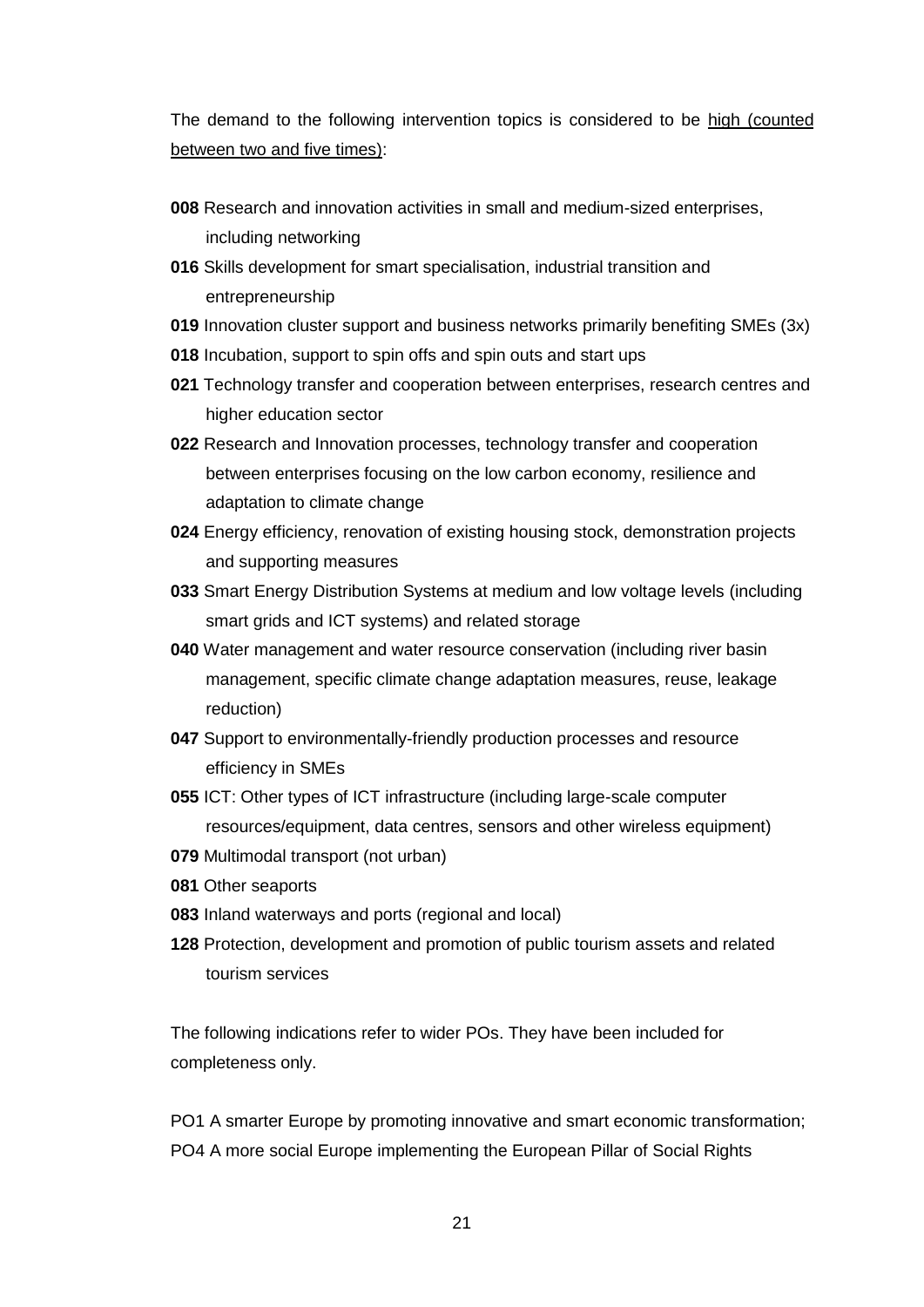SO (i) enhancing the effectiveness of labour markets and access to quality employment through developing social innovation and infrastructure;

Further demand has been given to the following intervention topics (counted one time):

- **002** Investment in fixed assets in small and medium-sized enterprises (including private research centres) directly linked to research and innovation activities
- **007** Research and innovation activities in micro enterprises including networking (industrial research, experimental development, feasibility studies)
- **010** Digitizing SMEs (including e-Commerce, e-Business and networked business processes, digital innovation hubs, living labs, web entrepreneurs and ICT startups, B2B)
- **020** Innovation processes in SMEs (process, organisational, marketing, co-creation, user and demand driven innovation)
- **025** Energy efficiency renovation of existing housing stock, demonstration projects and supporting measures
- **026** Energy efficiency renovation of public infrastructure, demonstration projects and supporting measures"
- **027** Support to enterprises that provide services contributing to the low carbon economy and to resilience to climate change
- **028** Renewable energy: wind
- **046** Rehabilitation of industrial sites and contaminated land
- **048** Air quality and noise reduction measures
- **049** Protection, restoration and sustainable use of Natura 2000 sites
- **075** Cycling infrastructure
- **077** Alternative fuels infrastructure
- **130** Protection, development and promotion of natural heritage and eco-tourism"

In brief: all Policy Objectives (PO) as mentioned in the common provisions are addressed with a focus on POs 1 and 2.

#### <span id="page-21-0"></span>**ERDF Mainstream Programmes**

To meet the above mentioned topics of specific relevance, the demand to the following intervention topics is considered to be very high (counted more than 5 times or by more than two AGs):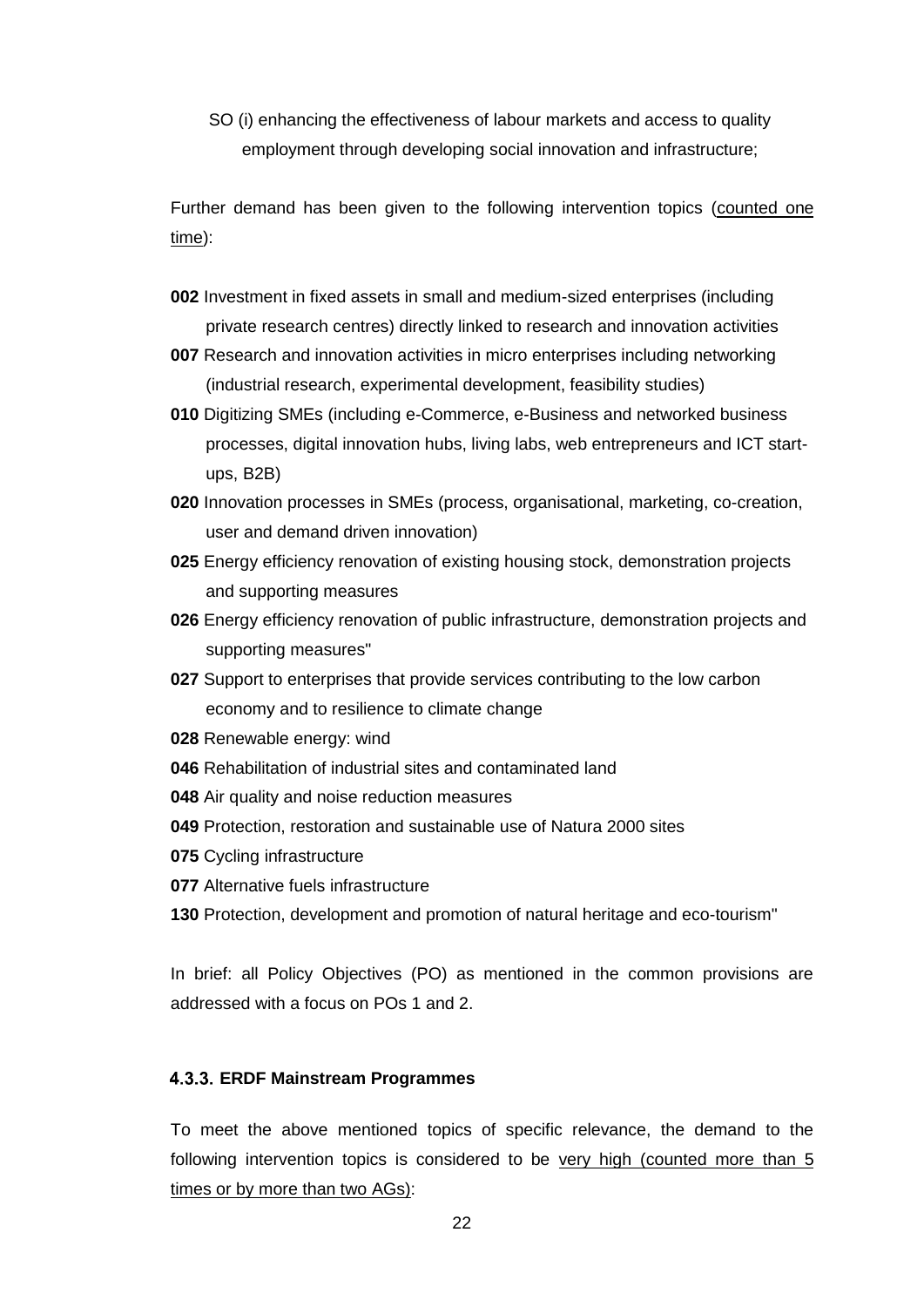- **016** Skills development for smart specialisation, industrial transition and entrepreneurship
- **021** Technology transfer and cooperation between enterprises, research centres and higher education sector
- **035** Adaptation to climate change measures and prevention and management of climate related risks: floods
- **036** Adaptation to climate change measures and prevention and management of climate related risks: fires
- **037** Adaptation to climate change measures and prevention and management of climate related risks
- **050** Nature and biodiversity protection, green infrastructure
- **130** Protection, development and promotion of natural heritage and eco-tourism

The demand to the following intervention topics is considered to be high (counted between two and five times):

- **019** Innovation cluster support and business networks primarly benefiting SMEs (3x)
- **021** Technology transfer and cooperation between enterprises, research centres and higher education sector
- **022** Research and Innovation processes, technology transfer and cooperation between enterprises focusing on the low carbon economy, resilience and adaptation to climate change
- **024** Energy efficiency, renovation of existing housing stock, demonstration projects and supporting measures
- **033** Smart Energy Distribution Systems at medium and low voltage levels (including smart grids and ICT systems) and related storage
- **040** Water management and water resource conservation (including river basin management, specific climate change adaptation measures, reuse, leakage reduction)
- **047** Support to environmentally-friendly production processes and resource efficiency in SMEs
- **055** ICT: Other types of ICT infrastructure (including large-scale computer resources/equipment, data centres, sensors and other wireless equipment)
- **079** Multimodal transport (not urban)
- **081** Other seaports
- **083** Inland waterways and ports (regional and local)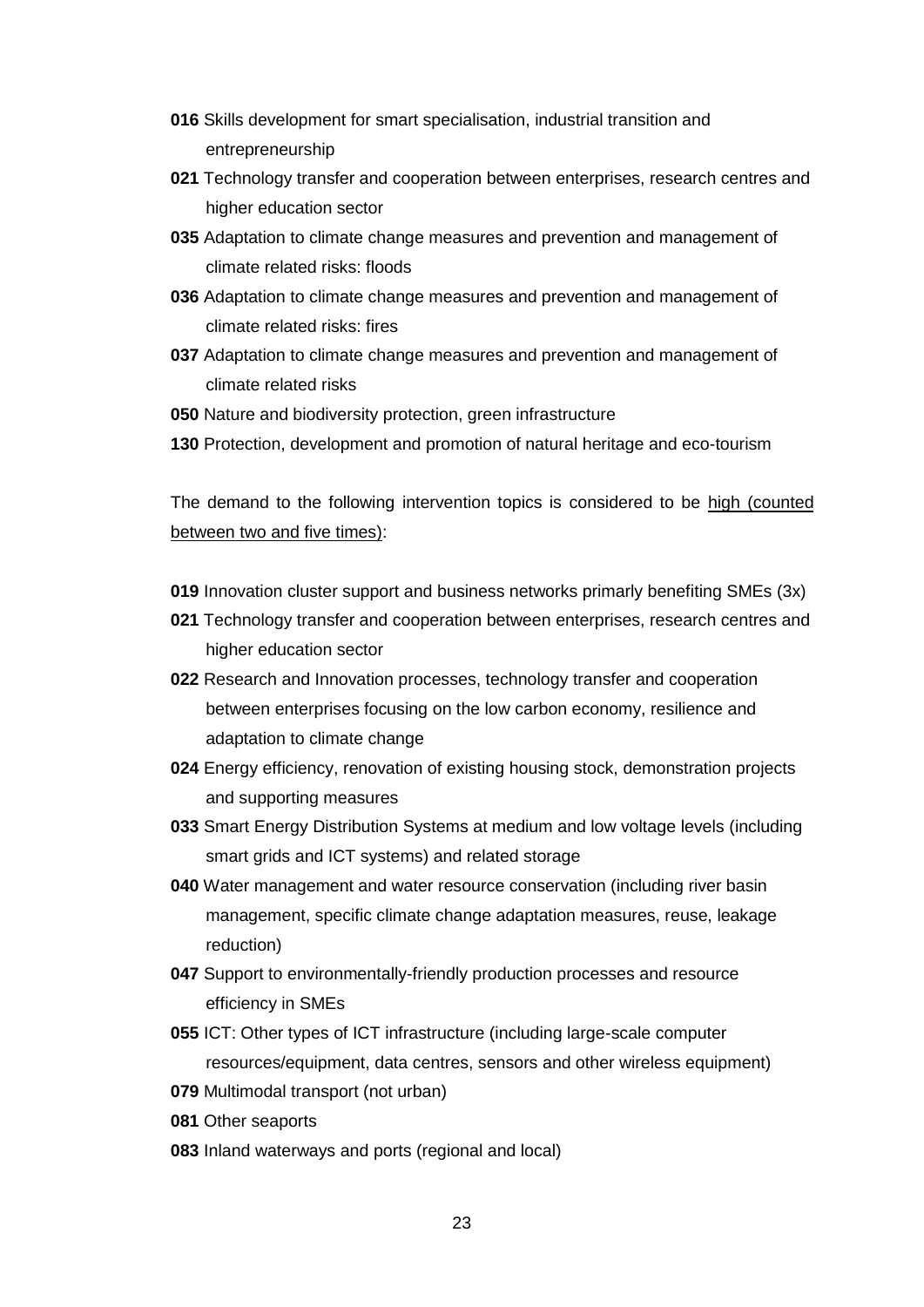**128** Protection, development and promotion of public tourism assets and related tourism services

The following indications refer to wider Political Objectives. They have been included for completeness only.

PO1 A smarter Europe by promoting innovative and smart economic transformation;

PO4 A more social Europe implementing the European Pillar of Social Rights

- SO (i) enhancing the effectiveness of labour markets and access to quality employment through developing social innovation and infrastructure;
- SO (ii) improving access to inclusive and quality services in education, training and lifelong learning through developing infrastructure

Further demand has been given to the following intervention topics (counted one time):

- **007** Research and innovation activities in micro enterprises including networking (industrial research, experimental development, feasibility studies)
- **009** Research and innovation activities in public research centres, higher education and centres of competence including networking (industrial research, experimental development, feasibility studies)
- **012** IT services and applications for digital skills and digital inclusion
- **018** Incubation, support to spin offs and spin outs and start ups
- **020** Innovation processes in SMEs (process, organisational, marketing, co-creation, user and demand driven innovation)
- **022** Research and Innovation processes, technology transfer and cooperation between enterprises focusing on the low carbon economy, resilience and adaptation to climate change"
- **024** Energy efficiency, renovation of existing housing stock, demonstration projects and supporting measures
- **038** Risk prevention and management of non-climate related natural risks (i.e. earthquakes) andrisks linked to human activities (e.g. technological accidents), including awareness raising, civil protection and disaster management systems and infrastructures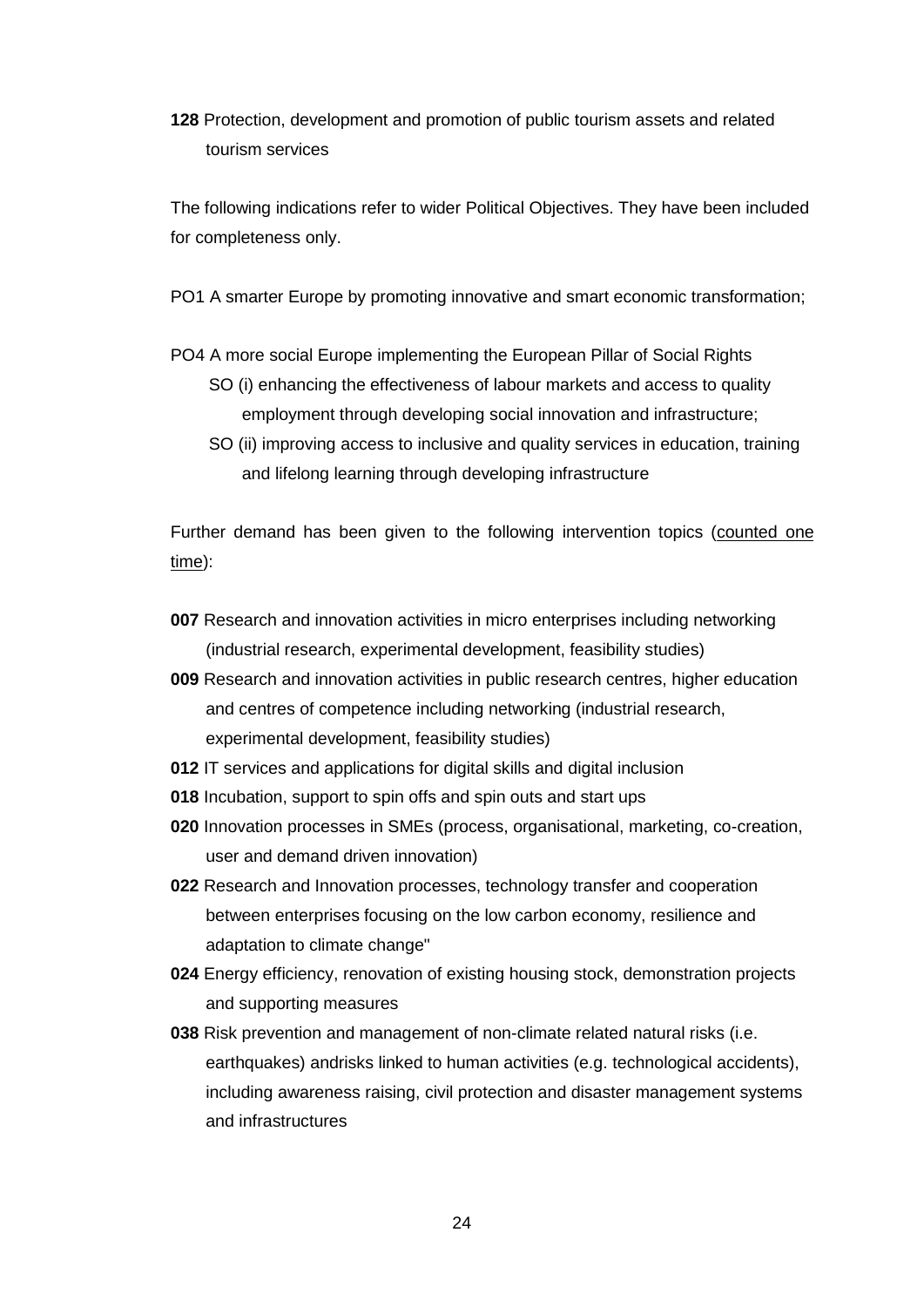- Water management and water resource conservation (including river basin management, specific climate change adaptation measures, reuse, leakage reduction)"
- Rehabilitation of industrial sites and contaminated land
- Support to environmentally friendly production processes and resource efficiency in SMEs
- ICT: Very High-Capacity broadband network (backbone/backhaul network)
- ICT: Very High-Capacity broadband network (access/local loop with a performanceequivalent to an optical fibre installation up to the distribution point at the serving location for homes and business premises)
- Newly built other national, regional and local access road
- Other reconstructed or improved roads (motorway, national, regional or local)
- Other newly built railways
- Other reconstructed or improved railways
- Clean urban transport infrastructure
- Digitalisation of urban transport
- Alternative fuels infrastructure
- Health infrastructure
- Health mobile assets
- Measures to improve access to employment
- Support for labour market matching and transitions
- Support for labour mobilit
- Measures promoting work-life balance, including access to childcare and care for dependent persons
- Support for adaptation of workers, enterprises and entrepreneurs to change
- Support for early childhood education and care (excluding infrastructure)
- Support for primary to secondary education (excluding infrastructure)
- 131 Physical regeneration and security of public"

The following indications do not refer to the intervention categories but to output, results and performance indicators respectively wider Political Objectives. They have been included for completeness only.

**CCO 12** Surface area of green infrastructure in urban areas **CCR 11** Population benefiting from measures for air quality

**RCO 76** Collaborative projects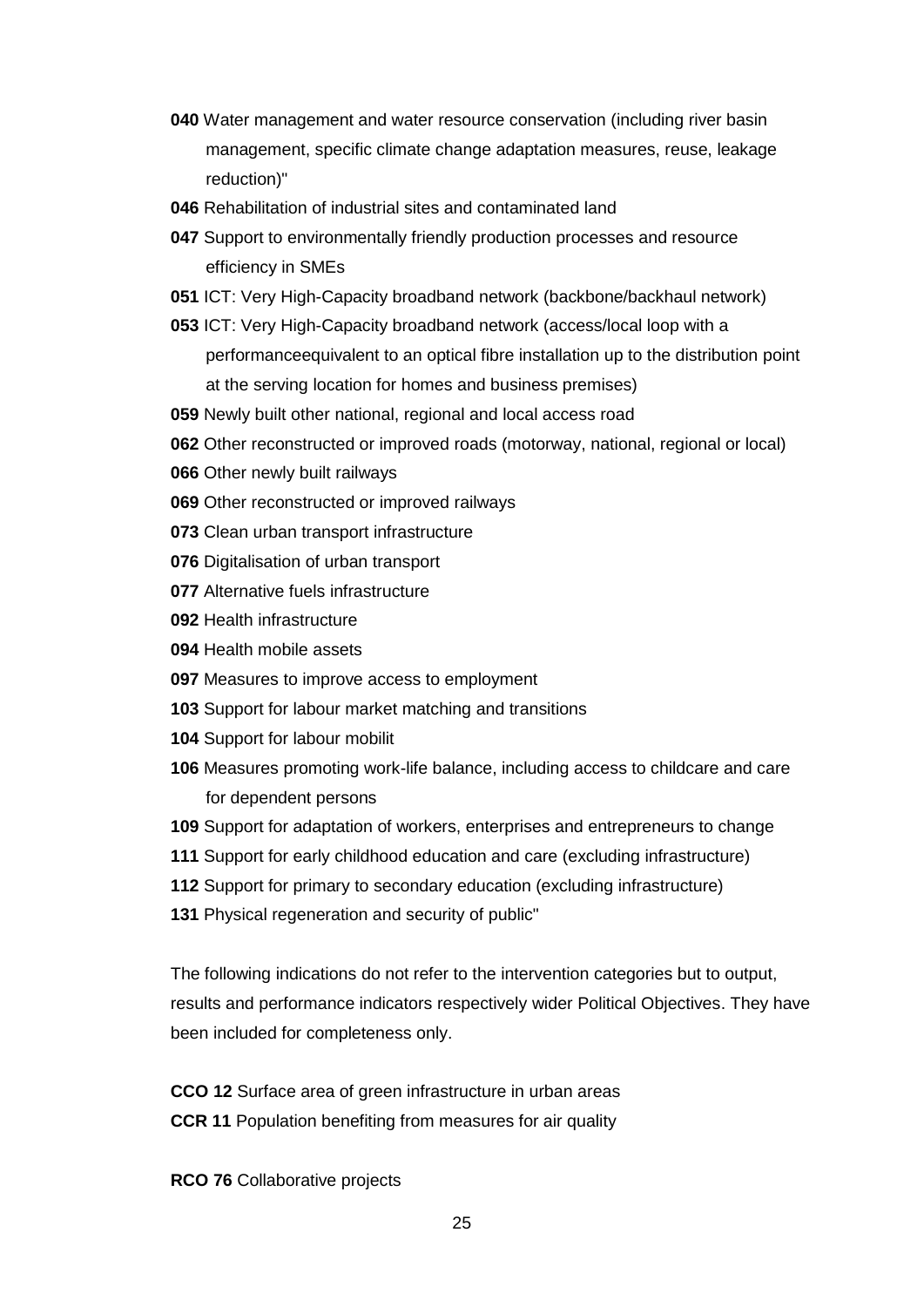- **RCO 77** Capacity of cultural and tourism infrastructure supported
- **RCR 35** Population benefiting from flood protection measures
- **RCR 37** Population benefiting from protection measures against climate related natural disasters (other than floods and forest fires)
- **RCR 51** Population benefiting from measures for noise reduction
- **RCR 52** Rehabilitated land used for green areas, social housing, economic or community activities
- **RCR 76** Stakeholders involved in the preparation and implementation of strategies of urban development
- **RCR 95** Population having access to new or upgraded green infrastructure in urban areas
- PO1 A smarter Europe by promoting innovative and smart economic transformation
	- SO (i) Enhancing research and innovation capacities and the uptake of advanced technologies
	- SO (ii) Reaping the benefits of digitisation for citizens, companies and governments
	- SO (iii) Enhancing growth and competitiveness of SMEs
	- SO (iv) Developing skills for smart specialization, industrial transition and entrepreneurship"
- PO2 A greener, low-carbon Europe by promoting clean and fair energy transition, green and blue investment, the circular economy, climate adaptation and risk prevention and management
	- SO (i) Promoting energy efficiency measures
	- SO (ii) Promoting renewable energy
	- SO (iii) Developing smart energy systems, grids and storage at local level
	- SO (vi) Promoting the transition to a circular economy""
- PO5 A Europe closer to citizens by fostering the sustainable and integrated development of urban, rural and coastal areas and local initiatives,
	- SO (i) Fostering the integrated social, economic and environmental development, cultural heritage and security in urban areas

In brief: all Policy Objectives (PO) as mentioned in the common provisions are addressed. There is some focus on POs 1 and 2, but more often than in the INTERREG-programmes also other policy objectives are addressed.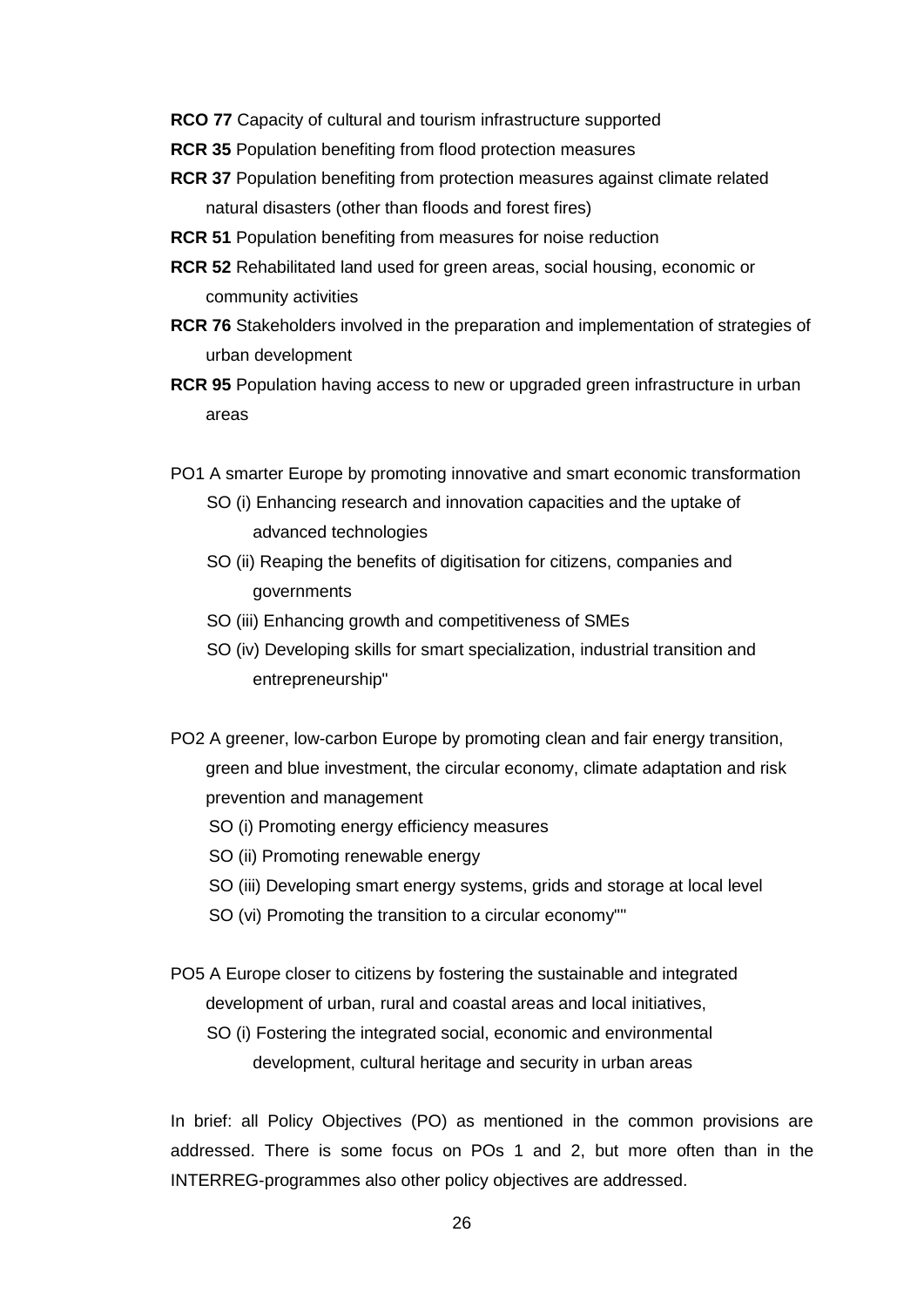#### <span id="page-26-0"></span>**ESF mainstream Programmes**

The following intervention fields were considered as highly relevant by AG 2:

- **005** Investment in intangible assets in small and medium-sized enterprises (including private research centres) directly linked to research and innovation activities **006** Investment in intangible assets in public research centres and higher education
- directly linked to research and innovation activities

This programme is generally of particular relevance for AG 3.

#### <span id="page-26-1"></span>**LEADER Programme**

To meet the above mentioned topics of specific relevance, the demand to the Rural development initiative is considered to be particularly high for AG 6 and AG 7.

#### <span id="page-26-2"></span>**Horizon Europe Programme**

Based on the structure of Article 3 on the COM(2018) 436 final, the following importance was indicated to the single Pillars and Clusters: 1 count : Single Relevance. 2-5 counts: High Relevance, more than 5 counts: Very High Relevance

- (1) Pillar I 'Open Science' with the following components:
	- (a) the European Research Council (ERC), as described in Annex I, Pillar I, section 1; (0x) NO RELEVANCE
	- (b) Marie Skłodowska-Curie actions (MSCA), as described in Annex I, Pillar I, section 2; (1x) SINGLE RELEVANCE
	- (c) research infrastructures, as described in Annex I, Pillar I, section 3; (3x) HIGH RELEVANCE
- (2) Pillar II 'Global Challenges and Industrial Competitiveness' with the following components:
	- (a) cluster 'Health', as described in Annex I, Pillar II, section 1; (1x) SINGLE RELEVANCE
	- (b) cluster 'Inclusive and Secure Society', as described in Annex I, Pillar II, section 2; (1x) SINGLE RELEVANCE
	- (c) cluster 'Digital and Industry', as described in Annex I, Pillar II, section 3; (12x) VERY HIGH RELEVANCE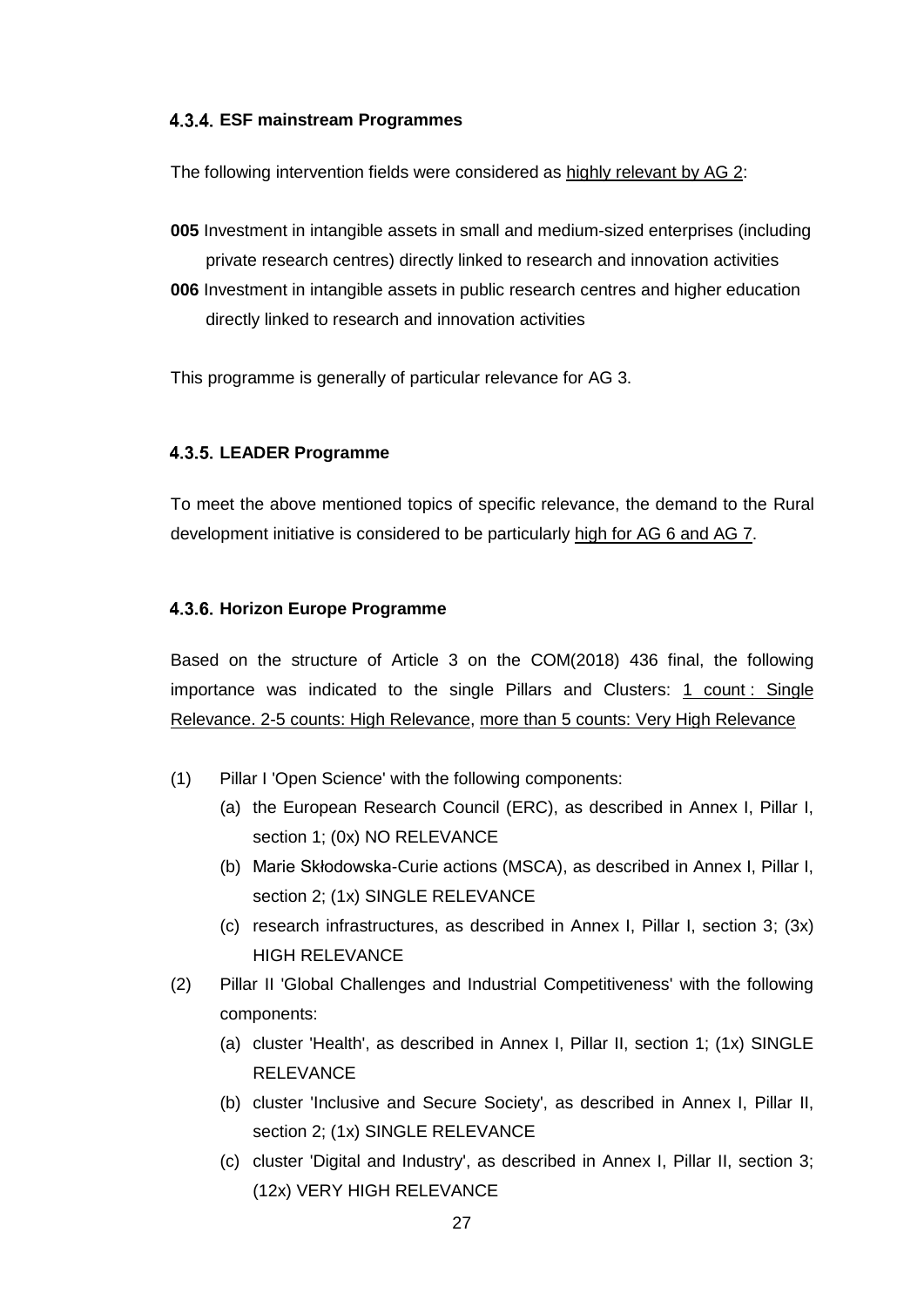- (d) cluster 'Climate, Energy and Mobility', as described in Annex I, Pillar II, section 4; (11x) VERY HIGH RELEVANCE
- (e) cluster Food and Natural Resources', as described in Annex I, Pillar II, section 5; (5x) HIGH RELEVANCE
- (f) non-nuclear direct actions of the Joint Research Centre (JRC), as described in Annex I, Pillar II, section 6; (0x) NO RELEVANCE
- (3) Pillar III 'Open Innovation' with the following components:
	- (a) the European Innovation Council (EIC), as described in Annex I, Pillar III, section 1; (1x) SINGLE RELEVANCE
	- (b) European innovation ecosystems, as described in Annex I, Pillar III, section 2; (2x) HIGH RELEVANCE
	- (c) the European Institute of Innovation and Technology (EIT), as described in Annex I, Pillar III, section 3. (1x) SINGLE RELEVANCE
- (4) Part 'Strengthening the European Research Area' with the following components:
	- (a) sharing excellence, as described in Annex I, Part 'Strengthening the European Research Area', section 1; NO RELEVANCE
	- (b) reforming and enhancing the European R&I system, as described in Annex I, Part 'Strengthening the European Research Area', section 2. NO **RELEVANCE**

In brief: there is quite a number of broad lines of activities which shall be addressed with a focus on research infrastructures, a wide range of clusters and innovation.

## <span id="page-27-0"></span>**4.3.7. LIFE Programme**

The following sub-programmes are considered to be of very high relevance (more than five counts) :

- Sub-programme Nature and Biodiversity (17x)
- Sub-programme Climate Change Mitigation and Adaptation (16x)

The following sub-programmes are considered to be of high relevance (1-5 counts):

- Sub-programme Clean Energy Transition" (6x)
- Sub programme Environment and resource efficiency (2x)
- Sub-programme Circular Economy and Quality of Life (2x)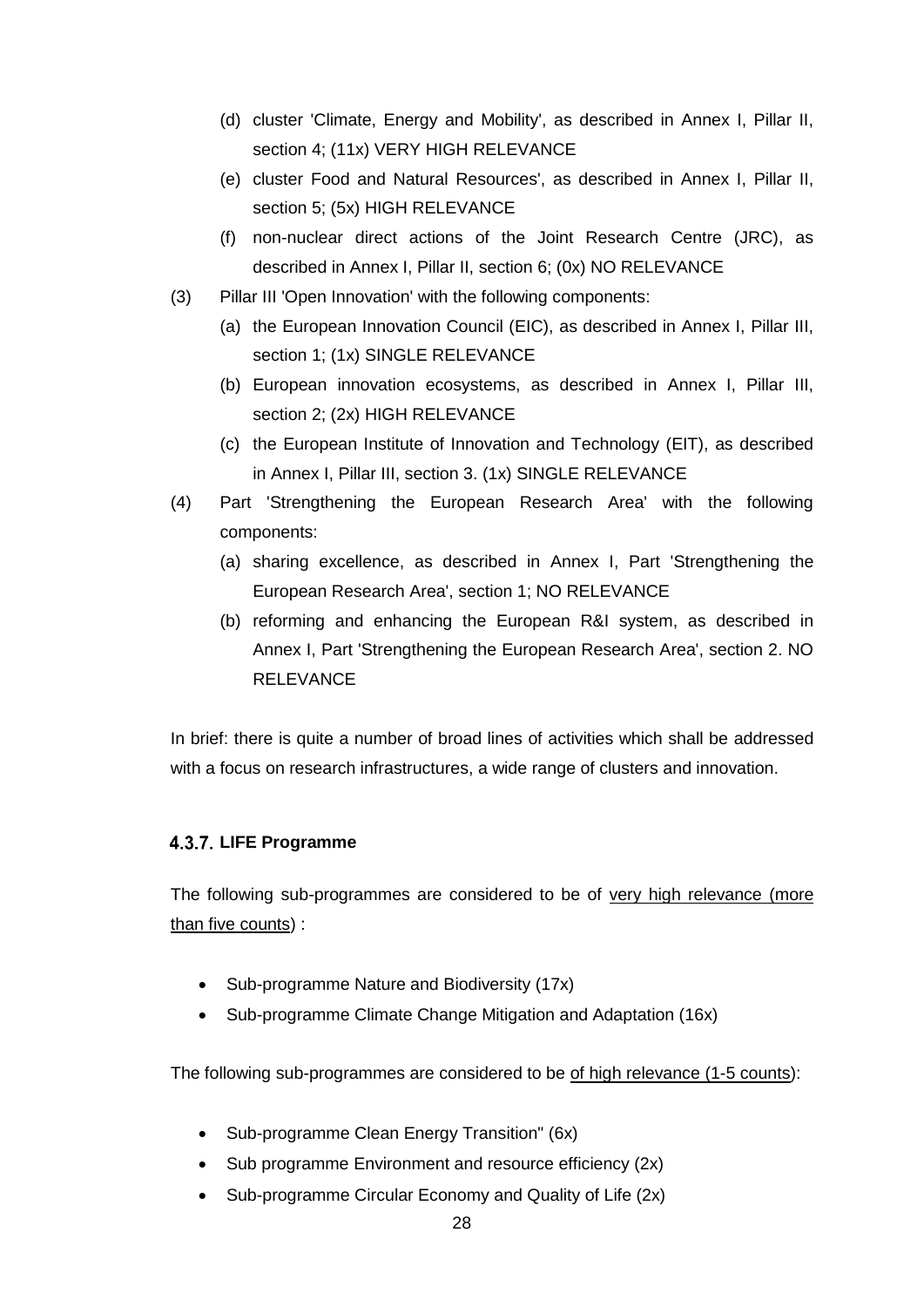In brief: there is a clear focus on the sub-programmes Nature and Biodiversity and Climate change.

#### <span id="page-28-0"></span>**CEF Programme**

To meet the above mentioned topics of specific relevance for AG4 and AG9, the demand to the following actions is considered to be particularly high (3-9 counts):

- **2 (a) (iii)** actions implementing sections of the comprehensive network located in outermost regions (3x)
- **2 (b) (iii)** actions supporting freight transport services (4x)
- **2 (b) (iv)** actions supporting new technologies and innovation, including automation, enhanced transport services, modal integration and alternative fuels infrastructure (9x)

Further demand has been given to the following actions (single counts)

- **2 (a) (ii)** actions implementing cross-border links of the comprehensive network
- **2 (b) (vi)** actions implementing safe and secure infrastructure and mobility, including road safety,
- **2 (b) (vii)** actions improving transport infrastructure resilience to climate change and natural disasters
- **2 (b) (ix)** actions improving transport infrastructure accessibility and availability for security and civil protection purposes
- **4 (b)** actions supporting cross-border projects in the field of renewable energy, including their conception"
- **4 (f)** actions implementing digital connectivity infrastructure requirements related to cross-border projects in the areas of transport or energy and/or supporting operational digital platforms directly associated to transport or energy infrastructures.

#### <span id="page-28-1"></span>**DIGITAL Europe Programme**

To meet the above mentioned topics of specific relevance for AGs 2 and 5, the demand to the following topics are considered to be particularly high: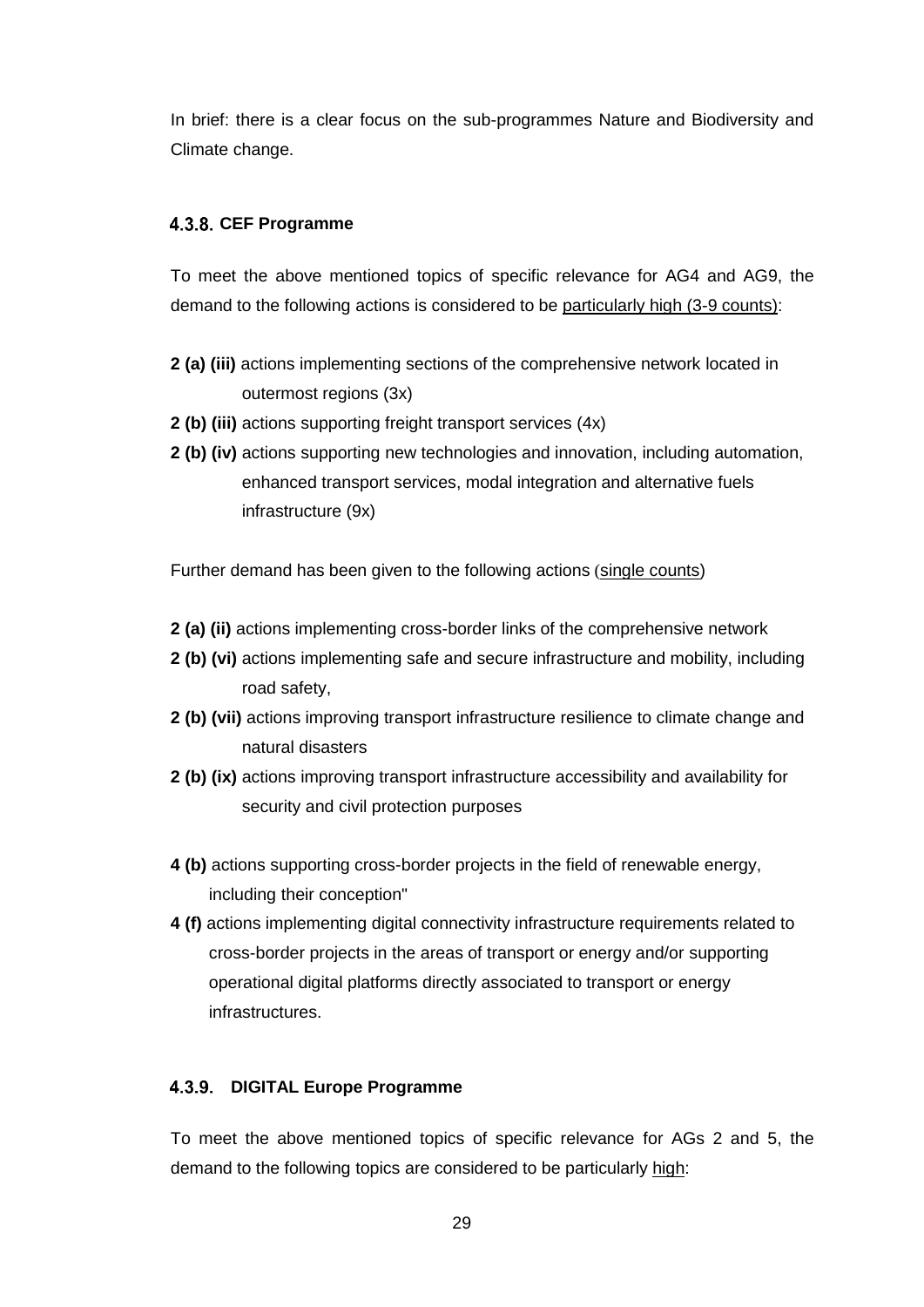- Ensuring the wide use of digital technologies across the economy and society;
- Artificial Intelligence
- Digitalization of Bioeconomy to boost best practices and efficient solutions to improve the management of bio resources after the environmental disaster
- Bridging different macro-area and exporting Alpine-Model
- Resilient and innovative business companies.

Please note: the topics do not refer to specific objectives of the programme but should be seen as horizontal topics which can be addressed under different specific objectives.

#### <span id="page-29-0"></span>**Single Market Programme (successor of "COSME")**

To meet the above mentioned topics of specific relevance for AG 2, the demand to the following intervention topics is considered to be particularly high:

- Climate Mitigation
- Improve farmer position in the value chain
- Enhance market orientation
- Promote employment, social inclusion, Bioeconomy and sustainable forestry.

Please note: the topics do not refer to specific objectives of the programme but should be seen as horizontal topics which can be addressed under different specific objectives.

#### <span id="page-29-1"></span>**Erasmus+ Programme**

The following intervention fields were considered as highly relevant by AG 3:

- (a) learning mobility ('key action 1');
- (b) cooperation among organisations and institutions ('key action 2'); and EN 30 EN
- (c) support to policy development and cooperation ('key action 3')